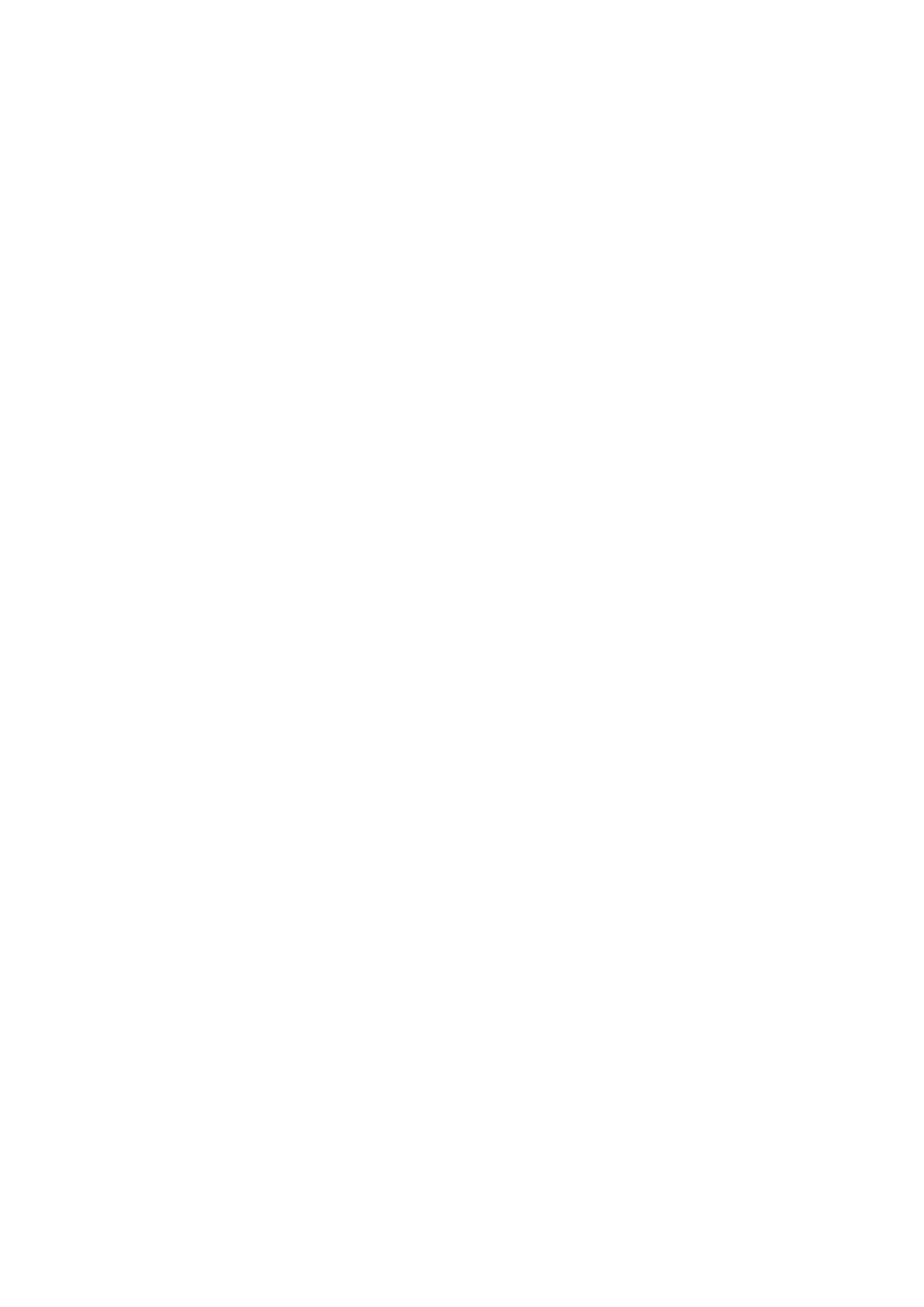## Articles included in this thesis

The articles that are included in this thesis are listed in the order of their appearance in the corresponding sections and subsections.

- 1. L. Giraud, J. Langou, M. Rozložník, J. van den Eshof, Rounding error analysis of the classical Gram-Schmidt orthogonalization process, Numer. Math. 101(1), 2005, 87–100.
- 2. L. Giraud, J. Langou, M. Rozložník, The loss of orthogonality in the Gram-Schmidt orthogonalization process, Comput. Math. Appl. 50 (7), 2005, 1069–1075.
- 3. C.C. Paige, M. Rozložník, Z. Strakoš, Modified Gram-Schmidt (MGS), least squares, and backward stability of MGS-GMRES, SIAM J. Matrix Anal. Appl. 28 (1), 2006, 264–284.
- 4. J. Liesen, M. Rozložník, Z. Strakoš, Least squares residuals and minimal residual methods, SIAM J. Sci. Comput. 23 (5), 2002, 1503–1525.
- 5. P. Jiránek, M. Rozložník, M.H. Gutknecht, How to make Simpler GM-RES and GCR more stable, SIAM J. Matrix Anal. Appl. 30 (4), 2008, 1483–1499.
- 6. P. Jiránek, M. Rozložník, Adaptive version of Simpler GMRES, Numer. Algorithms 53 (1), 2010, 93–112.
- 7. M. Rozložník, M. Tůma, A. Smoktunowicz, J. Kopal, Numerical stability of orthogonalization methods with a non-standard inner product, BIT 52, 2012, 1035–1058.
- 8. J. Kopal, M. Rozložník, M. Tůma, Factorized approximate inverses with adaptive dropping, SIAM J. Sci. Comput. 38 (3), 2016, A1807– A1820.
- 9. M. Rozložník, F. Okulicka-Dluzewska, A. Smoktunowicz: Cholesky-like factorization of symmetric indefinite matrices and orthogonalization with respect to bilinear forms, SIAM J. Matrix Anal. Appl. 36(2), 2015, 727–751.
- 10. F.J. Hall, M. Rozložník, G-matrices, J-orthogonal matrices, and their sign patterns Czechosl. Mathematical Journal 66 (3), 2016, 653–670.
- 11. H. Faßbender, M. Rozložník: On the conditioning of factors in the SR decomposition, Linear Algebra Appl. 505, 2016, 224–244.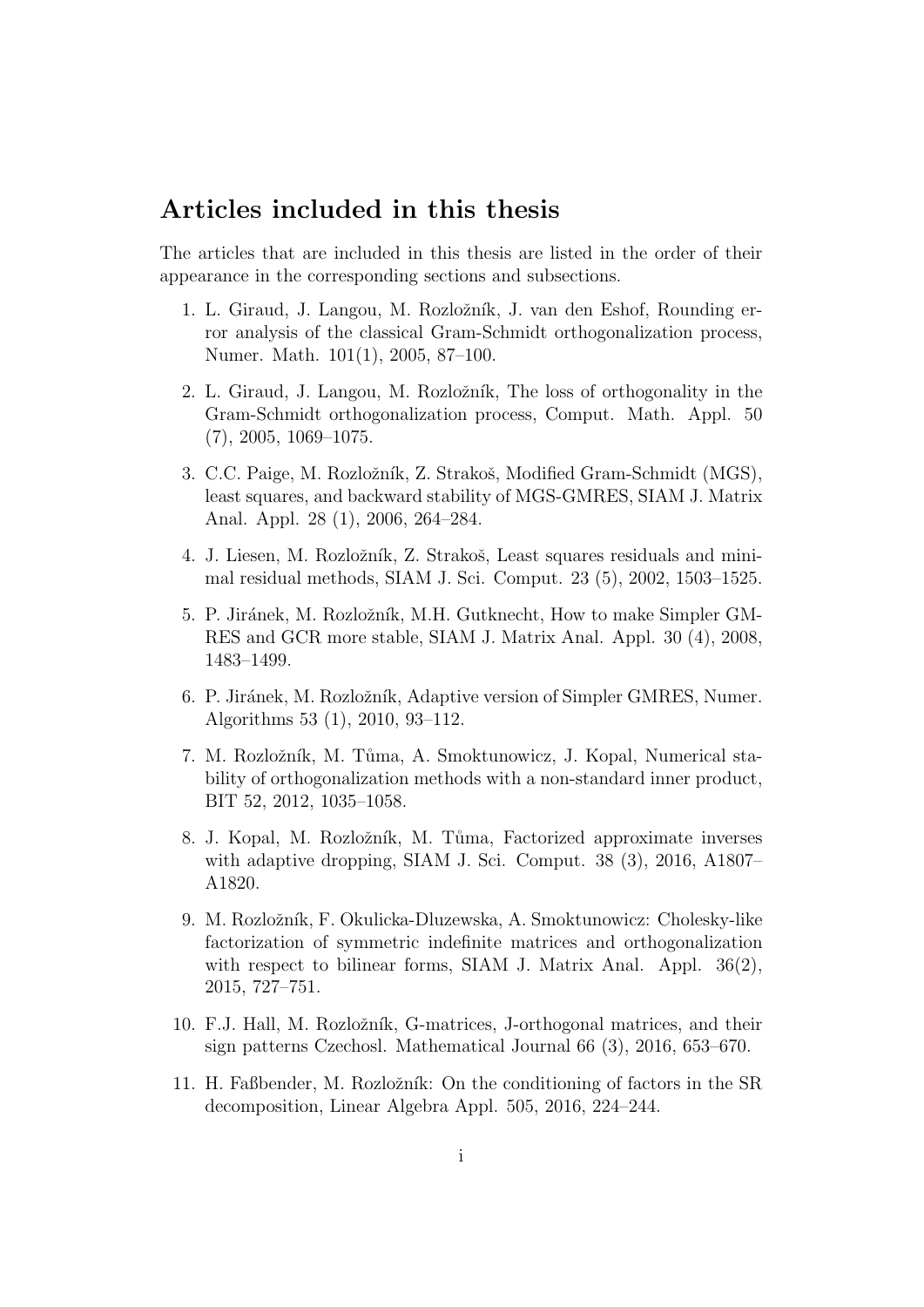## **Contents**

| $\mathbf 1$    | Orthogonalization with respect to the standard inner prod-       |                                                                        |                 |  |
|----------------|------------------------------------------------------------------|------------------------------------------------------------------------|-----------------|--|
|                | uct                                                              |                                                                        | $\mathbf 1$     |  |
|                | 1.1                                                              | Rounding error analysis of classical Gram-Schmidt algorithm.           | 3               |  |
|                | 1.2                                                              | Gram-Schmidt algorithm with reorthogonalization                        | 3               |  |
| $\mathbf{2}$   | Arnoldi algorithm and GMRES<br>$\overline{4}$                    |                                                                        |                 |  |
|                | 2.1                                                              | Backward stability of MGS-GMRES                                        | $5\,$           |  |
|                | 2.2                                                              | Simpler GMRES is inherently unstable $\ldots \ldots \ldots \ldots$     | $\,6\,$         |  |
|                | 2.3                                                              | How to make simpler GMRES and GCR method more stable.                  | $6\phantom{.}6$ |  |
| 3              | Orthogonalization with respect to a nonstandard inner prod-      |                                                                        |                 |  |
|                | uct                                                              |                                                                        | 7               |  |
|                | 3.1                                                              | Numerical properties of orthogonalization methods with a non-          |                 |  |
|                |                                                                  |                                                                        | 8               |  |
|                | 3.2                                                              | Approximate inverse preconditioning                                    | 10              |  |
| $\overline{4}$ | Orthogonalization with respect to an indefinite bilinear form 11 |                                                                        |                 |  |
|                | 4.1                                                              | Cholesky-like factorization of symmetric indefinite matrices           |                 |  |
|                |                                                                  | and Gram-Schmidt orthogonalization                                     | 12              |  |
|                | 4.2                                                              | Sign patterns of J-orthogonal matrices $\ldots \ldots \ldots \ldots$   | 14              |  |
| 5              |                                                                  | Orthogonalization with respect to a skew-symmetric bilinear            |                 |  |
|                | form                                                             |                                                                        | 15              |  |
|                | 5.1                                                              | Conditioning of factors in the SR factorization $\ldots \ldots \ldots$ | 16              |  |
| 6              |                                                                  | References                                                             | 18              |  |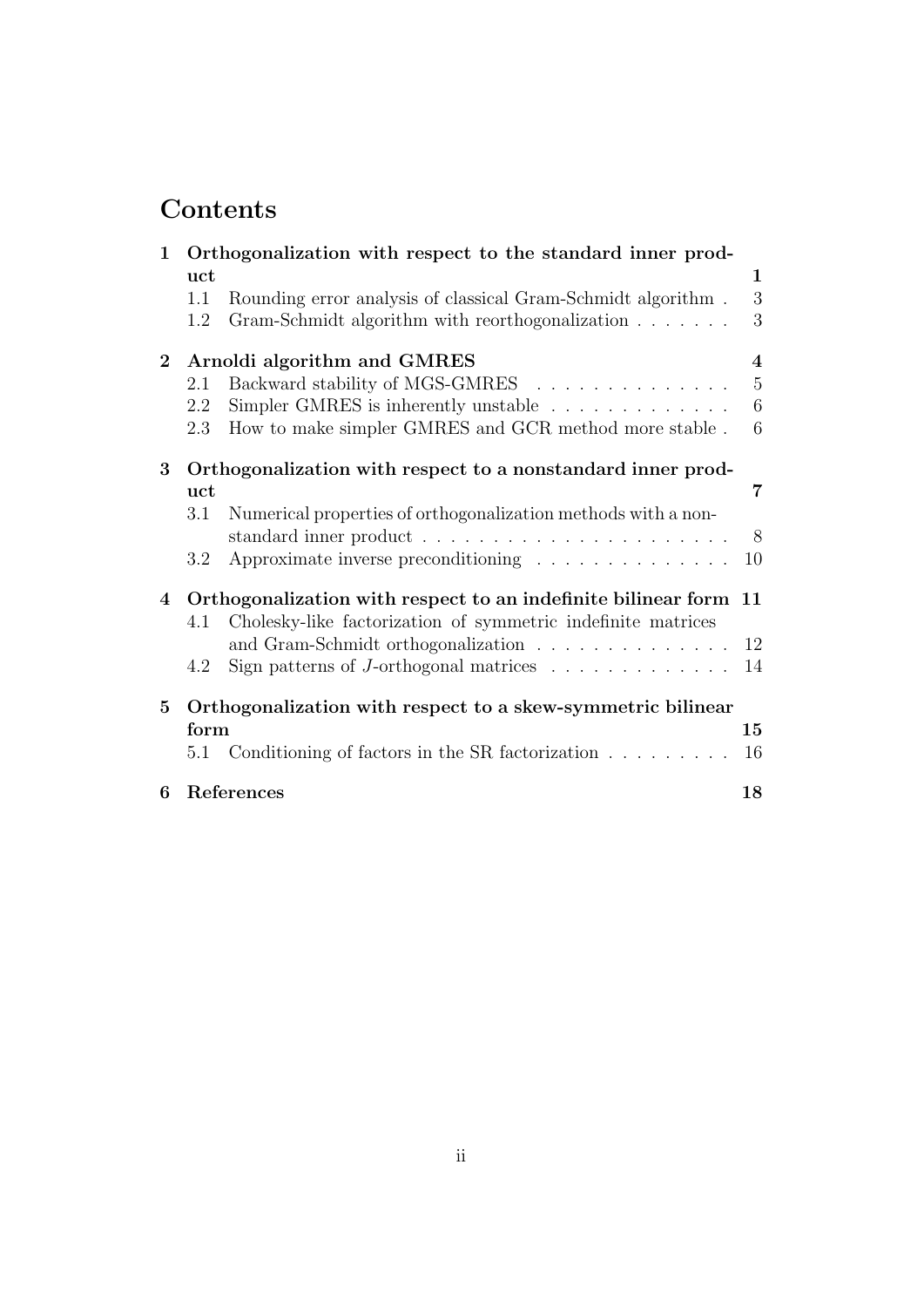#### The Story of this Thesis

The Gram-Schmidt orthogonalization is perhaps the most widely known representative of a broad class of orthogonalization techniques and strategies. Although the notion of orthogonalization has been around for almost 200 years, only the papers by Jorgen Pedersen Gram and Erhard Schmidt lead to their popularization [12] [37]. Brief biographies of Gram and Schmidt can be found in the survey paper [26].

In this thesis we focus on the numerical behavior of such schemes used for orthogonalization of column vectors. Throughout this text, the orthogonalized vectors are given in advance as the columns of the matrix denoted by A. In particular, we analyze the orthogonalization process of E. Schmidt who recognized that his variant, known nowadays as classical Gram-Schmidt (CGS) algorithm, is essentially the same as an earlier algorithm introduced by J.P. Gram. A slight change of this algorithm gives the modified Gram-Schmidt (MGS) algorithm, that already appeared in a certain form much earlier in the book of P.S. Laplace [25]. Although these two variants are mathematically equivalent, due to rounding errors the set of vectors computed by these two schemes can be far from orthogonal (see e.g. [4]). In various textbooks one can read such statements that CGS can be unstable, and it can quickly lose all semblance of orthogonality or the orthogonality is completely absent. Up to a quite recent time, with the exception of a conjecture without proof by Kielbasinski and Schwetlick [20] [21], there was no bound for the loss of orthogonality in the CGS algorithm. The mechanism of the loss of orthogonality in the CGS algorithm was not studied at all. On the other hand, it was known already some time that the MGS algorithm has much better numerical properties. Thanks to the famous result of seminal paper of A. Björck [3], later reinforced by A. Björck and C.C. Paige in [5], it can be shown that the loss of orthogonality caused by rounding errors in MGS is linked linearly to the condition number  $\kappa(A)$  of the matrix A.

Having in mind the first intuitive attempt of Kielbasinski to give a bound for CGS [20], we started to look at this problem. We managed to give a proof of the bound where the loss of orthogonality between the computed vectors depends on the  $(n - 1)$ -th power of  $\kappa(A)$ , whereas n is the dimension of the initial matrix. However, our extensive numerical experiments indicated that this bound can be a huge overestimate and the loss of orthogonality for all problems does not depend on higher powers of the condition number than 2. In collaboration with L. Giraud, J. Langou and J. van der Eshof we proved in [10] that the loss of orthogonality for CGS can be bounded in terms of the square of the condition number  $\kappa(A)$ . This is true for every ma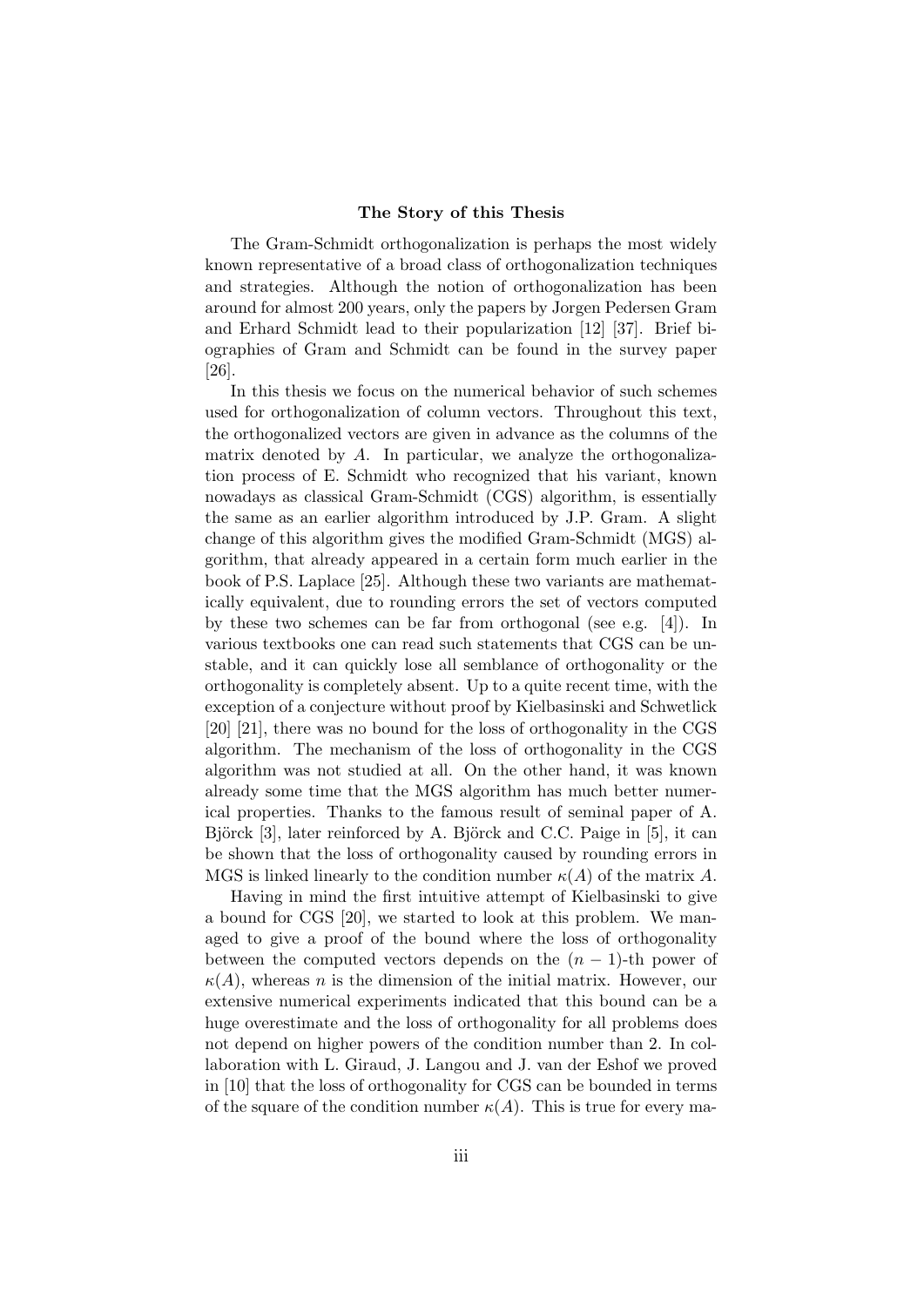trix A such that  $A<sup>T</sup>A$  is numerically nonsingular. The key observation here is that the computed triangular factor is numerically similar to the triangular factor computed in the Cholesky factorization of the associated cross-product (or Gram) matrix  $A<sup>T</sup>A$ . This result essentially leads to theoretical justification of CGS that was widely overlooked and considered as unreliable. We also illustrated through numerical experiments that this bound is sharp [10], [11]. These results were further reinforced by J. Barlow, J. Langou and A. Smoktunowicz in [2], who pointed out the importance of a stable computation of normalization coefficients in CGS.

Another important open problem was related to the reorthogonalization that is frequently used to improve the orthogonality of vectors computed by some Gram-Schmidt scheme. The orthogonalization step (either in the CGS or MGS algorithm) is iterated twice or several times and the ultimate goal is to produce a set of vectors whose orthogonality is close to the working precision. Extensive experiments with iterative versions of Gram-Schmidt process were performed by Rice [31] and various schemes have been studied by several authors, including Abdelmalek, Daniel, Gragg, Kaufmann, Stewart and Ruhe [1], [6] and [36]. The first simple analysis for the case of two given vectors due to Kahan was published by Parlett in [30], who showed that unless the vectors are linearly dependent to roundoff unit, one reorthogonalization suffices to achieve orthogonality also to the round off unit level. Unfortunately, such analysis cannot be extended to the case with more than two vectors. Later, Hoffmann taking into account experimental results on numerical nonsingular problems in [17], observed that a third iteration never occurred for both CGS and MGS. Hoffmann thus conjectured that two iterations are enough for obtaining orthogonality on the level of round off unit also for general problems with more than two vectors [17]. However, a theoretical foundation for this observation remained an open question. In collaboration with L. Giraud and J. Langou we succeeded to analyze the CGS algorithm with one reorthogonalization. Assuming numerical full rank of the matrix  $A$ , we proved that these two iterations are sufficient to guarantee the orthogonality between computed vectors to the roundoff unit level [10], [11]. The key ingredient for the proof is the fact that the norm of the computed projection after the first step cannot be infinitely small, and it is bounded from below by the minimal singular value of A. Our main contribution explains that the size of normalization coefficients in the Gram-Schmidt process is essentially controlled by the condition number of the matrix A. Thus the "two-steps-areenough" conjecture is indeed true for any set of initial vectors with a numerical full-rank. The importance of having such result was even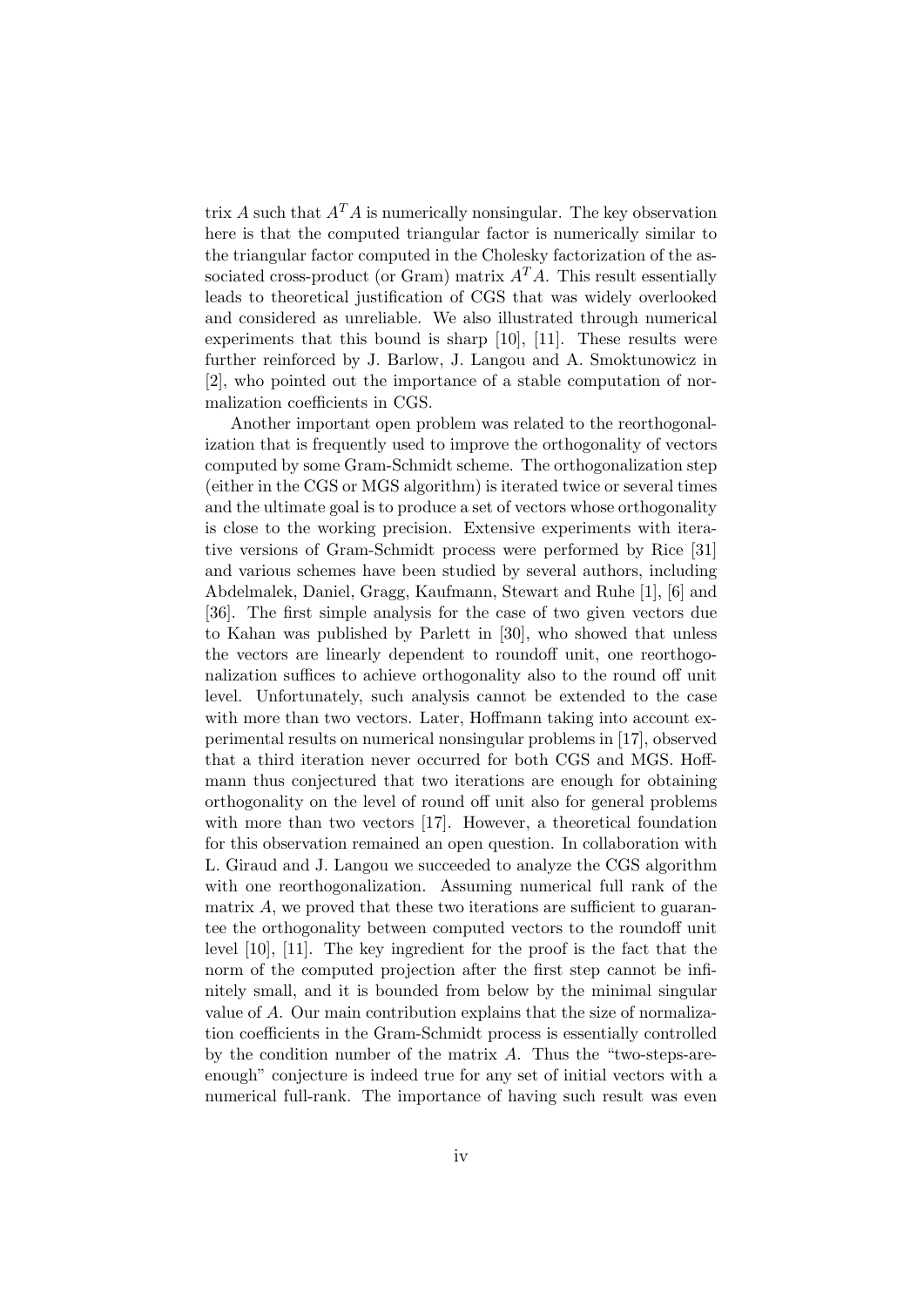more profound since many recent experimental results indicate that CGS with (one) reorthogonalization maybe faster than MGS despite the fact that it performs twice as many arithmetical operations.

The above mentioned results on the loss of orthogonality in the Gram-Schmidt algorithm can be applied in the context of the GMRES method that is one of the most important and widely used iterative methods for solving linear systems. The classical GMRES method for solving nonsymmetric linear systems is based on the Arnoldi process, where some Gram-Schmidt algorithm is applied for constructing an orthonormal basis of associated Krylov subspace. This process is significantly different from the standard orthogonalization where the vectors are given in advance, since in the Arnoldi process the new vectors in the basis are computed recursively from previously computed basis vectors. It was shown in [8] that it can be seen as a recursive columnoriented QR of a particular matrix with the conditioning closely related to the minimum residual least squares problem in the GMRES method.

Numerical behavior of several implementations of GMRES was analyzed some time ago by several authors [8], [13]. In collaboration with C.C. Paige and Z. Strakoš we have proved in [29] the backward stability of the MGS GMRES algorithm showing that it belongs to numerically stable and reliable iterative schemes. The concept of backward stability of an iterative method is rather different from the standard concept used for direct methods, see e.g. [8] or [29]. It assumes that at some iteration step that is less or equal than the dimension, the computed approximate solution satisfies the perturbed linear system, where the relative perturbations of the system matrix and the righthand side are proportional to the roundoff unit.

We also studied numerical stability for several other implementations of GMRES. Variants of residual minimizing Krylov subspace methods were comprehensively described in the paper [34] that served as a starting point for later developments. In the joint paper with J. Liesen and Z. Strakoš  $[27]$  we explain that the choice of the Krylov subspace basis is substantial for the numerical stability of GMRES. This is the case also for Simpler GMRES proposed in [38]. By shifting the Arnoldi process to begin with a different vector, a non-orthogonal basis of the Krylov subspace is generated. This leads to the implementation of GMRES, where the associated least squares problem is replaced by an easier-to-solve triangular system, see [38]. Simpler GM-RES is numerically unstable due to the fact that the chosen Krylov basis is getting ill-conditioned as soon as the approximate solution converges. Closer to the exact solution, higher condition number of the basis and upper triangular matrix leading to the poor accuracy of the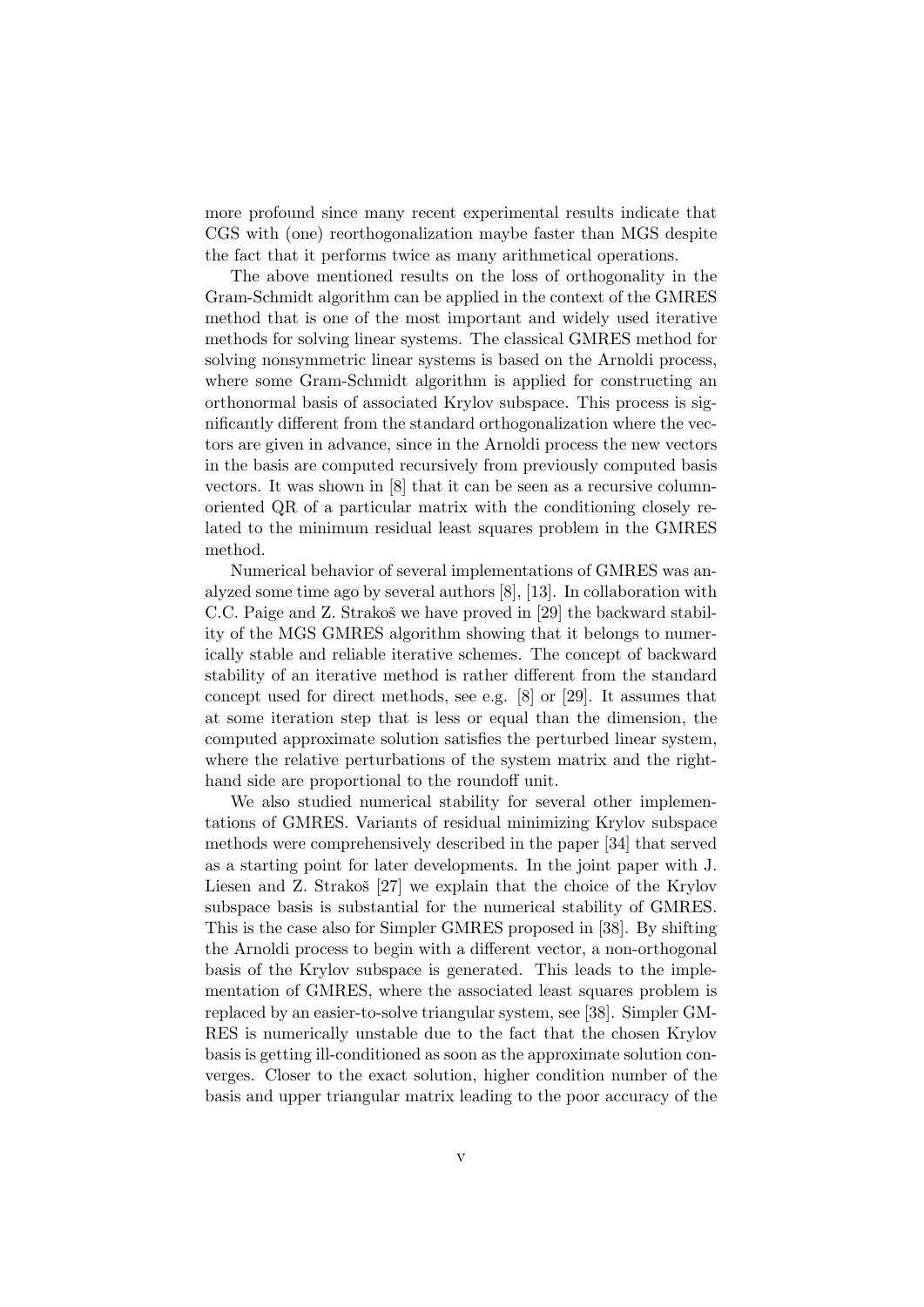computed approximate solution. This result is quite counterintuitive, and it actually shows, that even the most stable orthogonalization technique used in Simpler GMRES does not ensure a high accuracy of computed approximate solution.

On the other hand, in the paper with M.H. Gutknecht and P. Jiránek [19] we proved that the Krylov subspace basis containing the normalized residuals from the GMRES method is well-conditioned as long as we have a reasonable residual norm decrease. These results lead to a new implementation of GMRES (called RB-SGMRES) which is conditionally backward stable. The notion of conditional backward stability is also quite different from the notion of conditional backward stability standardly used e.g. for Gaussian elimination. Another stable variant of Simpler GMRES was proposed in the joint work with P. Jiránek [18]. It is based on the adaptive choice of the Krylov subspace basis at a given iteration step with the use of a criterion monitoring the intermediate residual norm decrease.

Later we continued our research considering a more general setting assuming the orthogonalization of vectors not only with respect to the standard inner product, but also with respect to some non-standard inner product, symmetric indefinite or skew-symmetric bilinear form. Throughout this text, the matrix that induces the inner product or bilinear form is denoted by  $B$ . In collaboration with M. Tuma, A. Smoktunowicz and J. Kopal [35] we analyzed a numerical behavior of the most frequently used orthogonalization schemes with respect to some non-standard inner product. We looked at the effects of conditioning of B on the factorization and gave bounds for the loss of orthogonality in such Gram-Schmidt process showing a significant difference to the case with the standard inner product or with the diagonal weighting. It is given by the fact that the size of local rounding errors in the orthogonalization is not determined by a nonstandard norm of the basis vectors but by their Euclidean norm that can be much larger up to the factor related to the condition number  $\kappa(B)$  of the matrix B that induces this inner product. Note that the problem of extension of results existing for the standard inner product is nontrivial especially in cases where the norm induced by  $B$  is not monotonic and where it may happen that minimization of the B-norm of the projections computed in the orthogonalization process may lead to the amplification of local rounding errors due to their large Euclidean norms.

The theory when the basis of standard unit vectors is orthogonalized with respect to some other inner product is even more developed as it is heavily used in such applications as approximate inverse preconditioning. An important class of preconditioners is based on computing an approximate factorization of the matrix inverse that is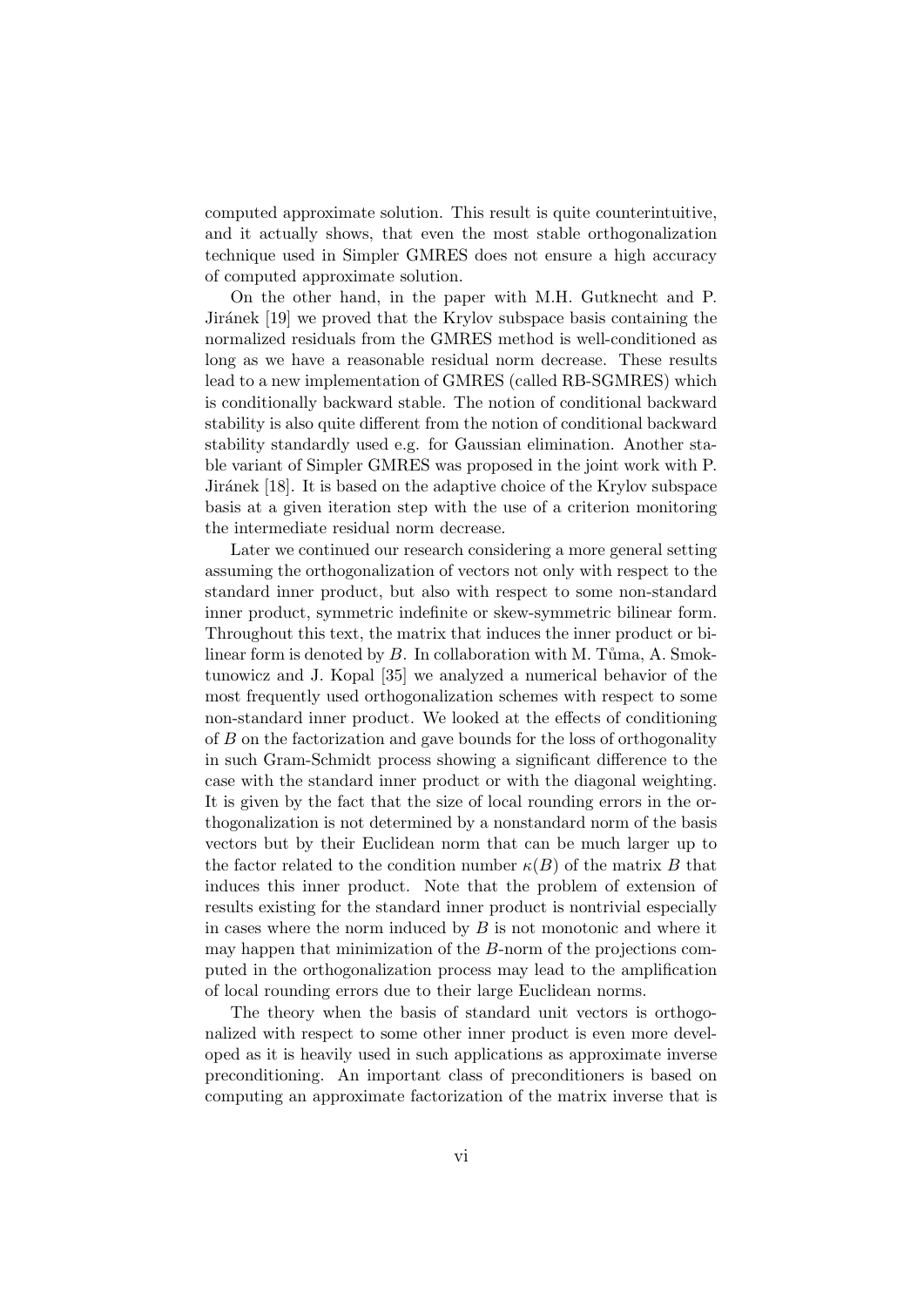sufficiently sparse and robust. A new approach to construct approximate inverses for a symmetric positive definite matrix was proposed in the joint paper with M. Tuma and J. Kopal [22]. This scheme is based on adaptive dropping that is orthogonalization step dependent and on monitoring the condition number of the triangular factor in the related Gram-Schmidt algorithm.

We analyzed also the numerical behavior of the Gram-Schmidt orthogonalization with respect to a symmetric indefinite bilinear form that is induced by a general symmetric but nonsingular matrix B. In contrast to the case of inner product where the accuracy of computed factors depends only on conditioning of the initial matrix and of the matrix  $B$  that induces this inner product, the accuracy of schemes with bilinear forms depends also on the conditioning of all principal submatrices of the Gram matrix  $A^TBA$ , where there is a change of the sign in the corresponding signature matrix. This result was shown in collaboration with F. Okulicka-Dluzewska and A. Smoktunowicz. Indeed, the orthogonalization with respect to a bilinear form is much more complicated. Nevertheless, several algorithms for computing such factorizations were analyzed in [33], including the classical Gram-Schmidt and Gram-Schmidt with reorthogonalization.

The matrices that are orthogonal with respect to the indefinite signature matrix are often called J-orthogonal matrices. In the paper with F.J. Hall several connections between the class of J-orthogonal and the class of the so-called G-matrices were established. Based on this relation, several results on the sign patterns of J-orthogonal matrices were developed in [9].

As it is discussed in the last part of this thesis, the situation is even more complicated in the case of orthogonalization with respect to a skew-symmetric bilinear form, since the normalization step is not uniquely defined and there is a freedom in the computation of corresponding semi-symplectic and triangular factors. Such structure preserving algorithms are very popular tool in numerical linear algebra and various implementations of orthogonalization schemes were introduced. In a joint paper with H. Fassbender we presented best choices for free parameters in such orthogonalization scheme, in particular the parameters that minimize the condition number of the diagonal blocks in the triangular factor, or the parameters that minimize the condition number of the corresponding block in the semi-symplectic factor. For details we refer to the paper [9].

The author of this thesis would like to thank the coauthors of all papers in this thesis for their invention, effort, patience and friendship throughout many years of our collaboration.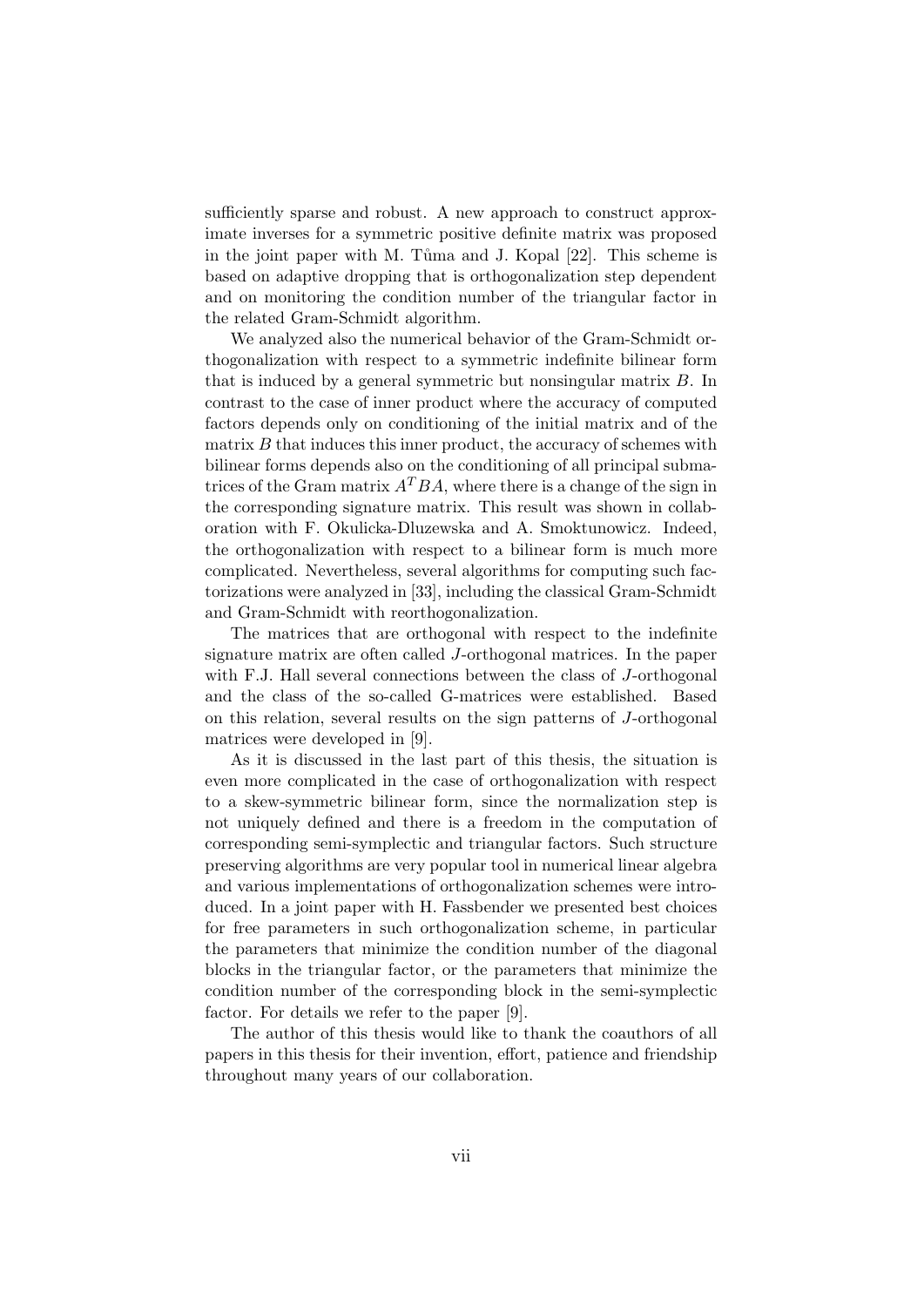## 1 Orthogonalization with respect to the standard inner product

Let  $A = (a_1, \ldots, a_n) \in \mathbb{R}^{m,n}$  be a real  $m \times n$  matrix with a full column rank with  $m \geq \text{rank}(A) = n$ . Throughout this section we consider orthogonalization techniques with respect to the standard inner product that generate an orthogonal basis  $Q = (q_1, \ldots, q_n) \in \mathcal{R}^{m,n}$  of span(A) such that  $A = QR$ , where  $R = (r_{i,j}) \in \mathcal{R}^{n,n}$  is upper triangular, and it contains the off-diagonal orthogonalization coefficients  $r_{i,j}$ ,  $i = 1, \ldots j-1$  and positive orthonormalization coefficients  $r_{j,j}$  on its diagonal for each  $j = 1, \ldots, n$ . It is well-known that if the diagonal entries are set positive, then  $Q$  and  $R$  are uniquely defined. It follows from  $Q^T Q = I$  that the factor R is equal to the Cholesky factor of the Gram-matrix  $A^T A$  satisfying  $A^T A = R^T R$ . Moreover, the condition numbers of Q and R are equal to  $\kappa(Q) = 1$  and  $\kappa(R) = \kappa(A)$ .

There is no doubt that Gram-Schmidt orthogonalization is the most widely known and used orthogonalization technique for computing the factors Q and R. In commemoration of the 100th anniversary of contributions of Gram and Schmidt, a comprehensive survey of results on the Gram-Schmidt orthogonalization was published in [26]. It starts with a brief biographies together with the discussion of relation of their works to the QR factorization and to least squares problems. Introductory sections of [26] are followed with such issues as the loss of orthogonality between the vectors computed in finite precision arithmetic, reorthogonalization, stable solution of least squares problem or applications or application of Gram-Schmidt to Krylov subspace methods. Several computational version of the Gram-Schmidt process has been derived and analyzed.

In this section we focus on numerical properties of the Gram-Schmidt orthogonalization and we study the effects of rounding errors on this orthogonalization technique. The Gram-Schmidt process has two basic computational variants: the classical Gram-Schmidt (CGS) algorithm and the modified Gram-Schmidt (MGS) algorithm (see e.g. [3, 4, 26]). Due to rounding errors the set of vectors produced by either of these two methods can be far from orthogonal and sometimes the orthogonality can even be completely absent [3, 31]. Generally it is agreed that the MGS algorithm has much better numerical properties than the CGS algorithm [31, 4]. It is also well-known that the orthogonality between the vectors computed either by CGS or MGS can be improved by reorthogonalization. Here we concentrate on the classical or modified Gram-Schmidt algorithms and the classical Gram-Schmidt algorithm with reorthogonalization. These three algorithms are summarized in Table 1.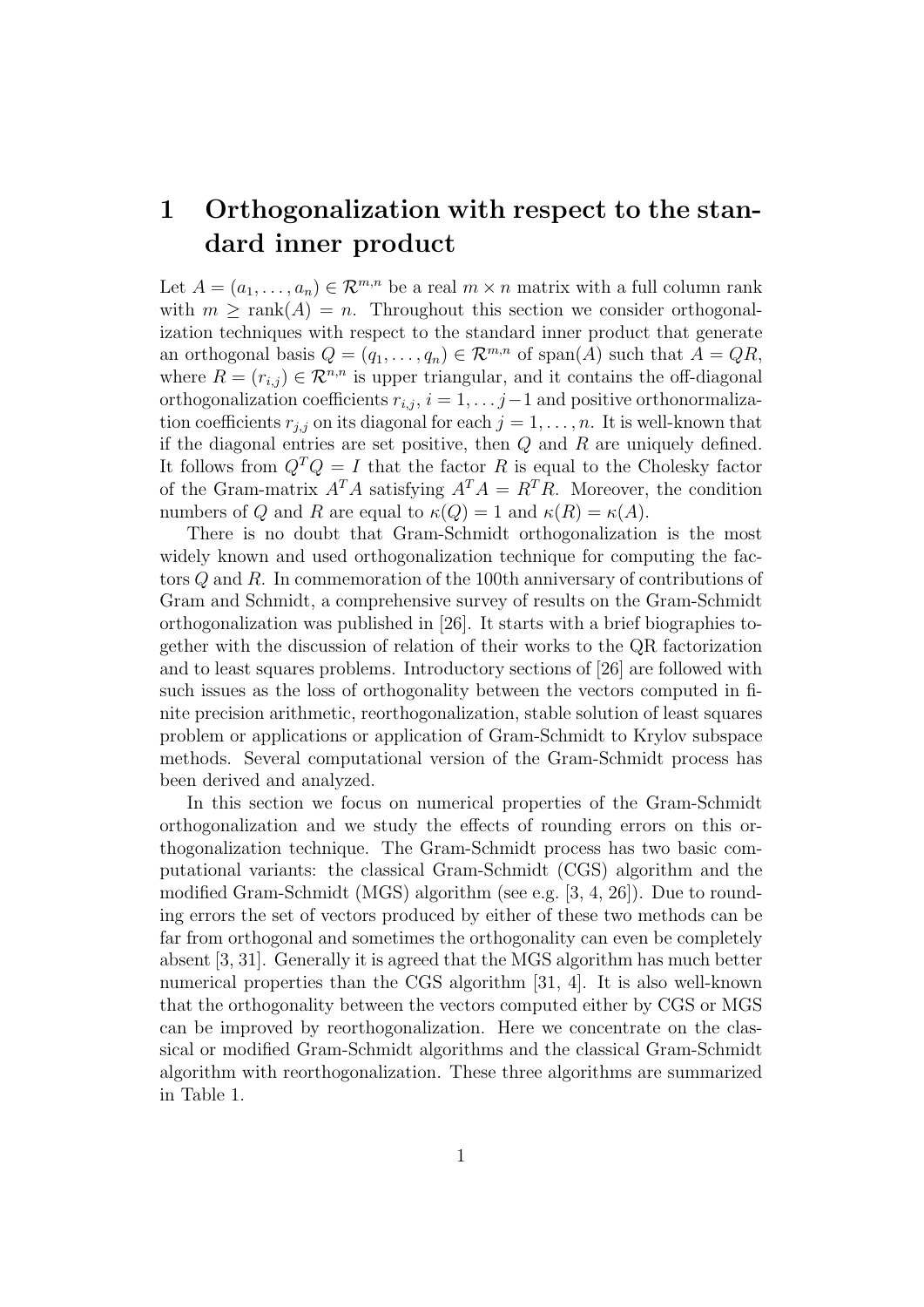

Table 1: Gram-Schmidt orthogonalization with respect to standard inner product: classical algorithm, modified algorithm, and classical algorithm with reorthogonalization.

 $\langle \begin{smallmatrix} ( \kappa ) \ j \end{smallmatrix} }, q_i \rangle$ 

 $u_j = u_j - r_{i,j}^{(k)} q_i$ 

for  $i = 1, ..., j - 1$  $r_{i,j}^{(k)} = \langle a_j^{(k)}$ 

 $r_{j,j} = ||u_j||$  $q_j = u_j/r_{j,j}$ 

As the main goals of this section, we give a bound for the loss of orthogonality between the computed vectors in CGS, and under certain assumption on numerical nonsingularity of A we prove that their orthogonality can be significantly improved by one step of reorthogonalization. These two results are perhaps our most important contributions to understanding the numerical behavior the classical Gram-Schmidt algorithm and its version with reorthogonalization.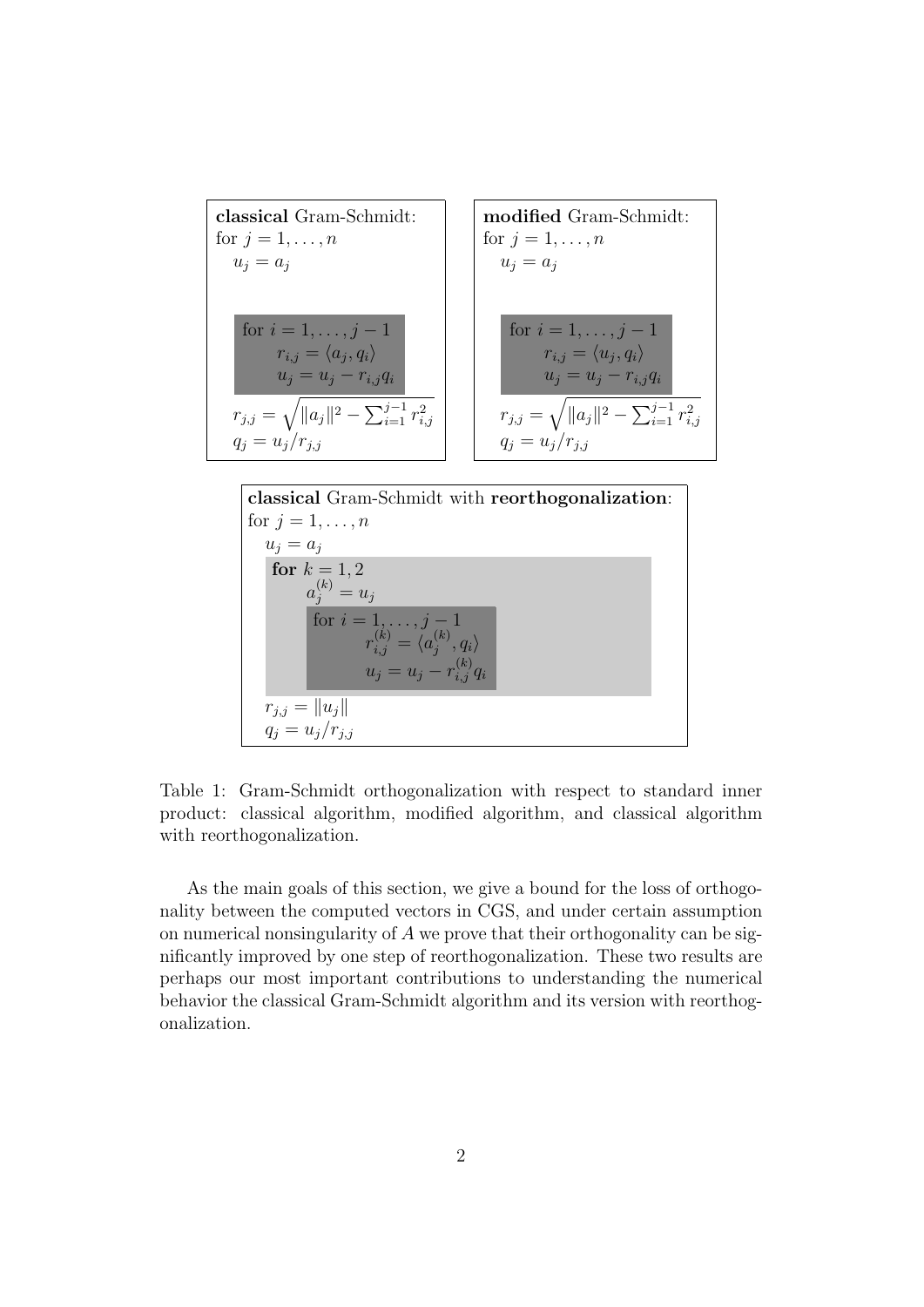### 1.1 Rounding error analysis of classical Gram-Schmidt algorithm

It was observed in numerical experiments that the classical Gram-Schmidt process can compute a set of vectors which is far from orthogonal and sometimes the orthogonality can be lost completely [3, 31, 21, 20]. The key observation is that the computed triangular factor is numerically similar to the triangular factor computed in the Cholesky factorization of the associated cross-product (or Gram) matrix  $A<sup>T</sup>A$ . It was shown in [10] that the triangular factor  $\bar{R}$  computed in CGS is an exact Cholesky factor of the perturbed matrix  $A^T A + E$  satisfying

$$
A^T A + E = \overline{R}^T \overline{R}, \quad ||E|| \le \mathcal{O}(u) ||A||^2,\tag{1}
$$

where  $\|\|\$  denotes the spectral matrix norm and  $\mathcal{O}(u)$  denotes some low-degree polynomial in the dimensions  $m$  and  $n$  multiplied by the roundoff unit  $u$ .

This result essentially gives rise to the fact that the loss of orthogonality between the vectors computed by the classical Gram-Schmidt algorithm can be bounded by the term proportional to the square of condition number of the matrix A. As it was shown in [10, 2], provided that the Gram matrix  $A<sup>T</sup>A$ is numerically nonsingular, i.e. assuming that  $\mathcal{O}(u)\kappa^2(A) < 1$ , the loss of orthogonality between the column vectors in the factor  $\overline{Q}$  computed by the classical Gram-Schmidt process can be bounded by a term proportional to the square of the condition number of A. Indeed, we have

$$
||I - \bar{Q}^T \bar{Q}|| \le \frac{\mathcal{O}(u)\kappa^2(A)}{1 - \mathcal{O}(u)\kappa(A)}.
$$
\n(2)

For rigorous analysis and other details we refer to the papers [10, 2, 11].

#### 1.2 Gram-Schmidt algorithm with reorthogonalization

In contrast to the modified Gram-Schmidt algorithm [3, 4, 5], where the loss of orthogonality depends linearly on the conditioning of initial vectors as

$$
||I - \bar{Q}^T \bar{Q}|| \le \frac{\mathcal{O}(u)\kappa(A)}{1 - \mathcal{O}(u)\kappa(A)},
$$
\n(3)

in the case of the classical Gram-Schmidt algorithm we have the quadratic dependence. Depending on the condition number of A, it may be or may not be satisfactory in practical situations. It is well-known fact that the orthogonality between computed vectors can be improved by reorthogonalization [6, 17, ?]. The key ingredient is the proof that two steps are enough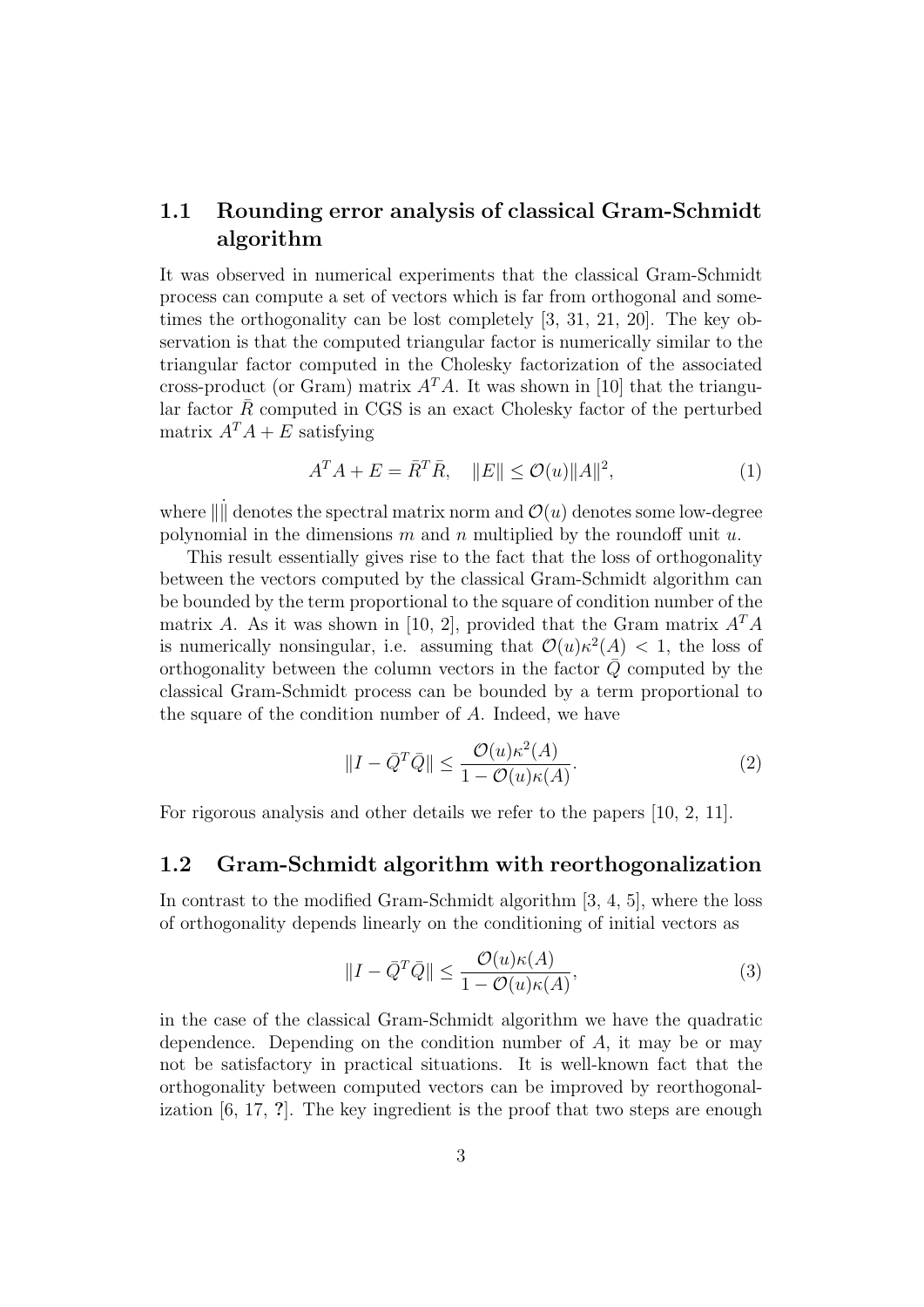for ensuring the orthogonality on the optimal level, when we apply the classical or modified Gram-Schmidt algorithm on a set of numerically nonsingular vectors satisfying the assumption  $\mathcal{O}(u)\kappa(A) < 1$ . It is based on a result showing that the norm of the projection  $\bar{u}_i$  computed in even finite precision arithmetic cannot be infinitely small and essentially it is is bounded from below by the minimal singular value of A so that

$$
\|\bar{u}_j\| \ge \sigma_n(A) - \mathcal{O}(u) \|A\|.\tag{4}
$$

Using previous bound, it was shown in [10] that one step of reorthogonalization is enough for preserving the orthogonality of computed vectors close to the unit roundoff level. Assuming the numerical nonsingularity of initial column vectors, the orthogonality of the vectors  $Q$  computed by the classical Gram-Schmidt process with one step of reorthogonalization can be bounded as

$$
||I - \bar{Q}^T \bar{Q}|| \le \mathcal{O}(u). \tag{5}
$$

This phenomenon is often called as "two-steps-are-enough". For details we refer to the papers [10], [1] and to the short survey paper [11].

## 2 Arnoldi algorithm and GMRES

Given a squared nonsingular matrix  $A \in \mathcal{R}^{m,m}$  and a vector  $b \in \mathcal{R}^m$ , the *j*-th Krylov subspace generated by  $A$  and  $b$  is defined as

$$
K_j(A, b) = \text{span}\{b, Ab, \ldots, A^{j-1}b\}, \quad j = 1, 2, \ldots
$$

The results on the Gram-Schmidt orthogonalization of vectors can also be used in the context of the Arnoldi algorithm for constructing an orthonormal basis  $V_i = (v_1, \ldots, v_j)$  of the Krylov subspace  $K_i(A, b)$ . In the variants of the Arnoldi algorithm that are based on the Gram-Schmidt orthogonalization the first vector  $v_1$  is taken as a normalized vector b and a new basis vector  $v_{i+1}$  is the normalized result of the orthogonalization of the vector  $Av_i$  with respect to the previously generated vectors  $v_1, \ldots, v_j$ . Thus Arnoldi algorithm can be seen as a column-oriented QR factorization

$$
[b, AV_j] = V_{j+1}R_{j+1},\tag{6}
$$

where  $R_{j+1} \in \mathcal{R}^{j+1,j+1}$  is upper triangular with orthogonalization coefficients in its strict upper triangular part and with normalization coefficients on its diagonal. On the other hand, it is well-known fact that the conditioning of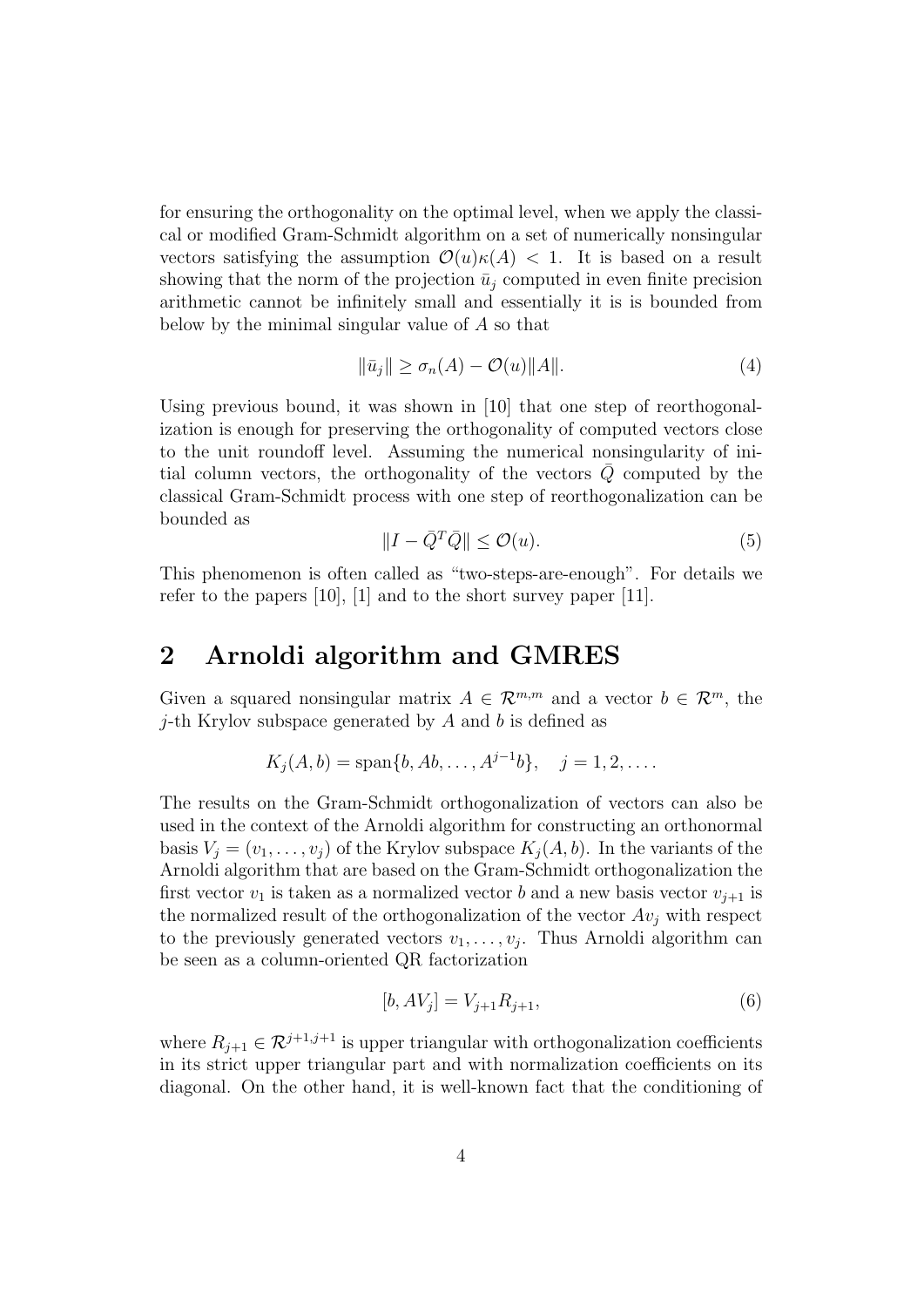the matrix  $[b, AV_j]$  is closely related to the associated minimum residual least squares problem

$$
||b - AV_jy_j|| = \min_{y \in \mathcal{R}^j} ||b - AV_jy||,
$$
\n(7)

where  $x_j = V_j y_j$ ,  $j = 1, 2, \ldots$ , defines the sequence of approximate solutions to the linear system  $Ax = b$  generated by the Generalized minimum residual (GMRES) method. The minimum residual principle is represented by the least squares problem (7), and thus the GMRES method is often described as a sequence of least squares problems of increasing dimension. Mathematically (in exact arithmetic), there are several algorithmic variants for generating this sequence. Computationally (in finite precision arithmetic), however, different algorithms for computing the same sequence may produce significantly different results [8].

### 2.1 Backward stability of MGS-GMRES

The most usual implementation is modified Gram-Schmidt GMRES (MGS-GMRES). Using the relationship (6) it was shown [13] that the loss of orthogonality between the vectors  $\bar{V}_{j+1}$  computed by the modified Gram-Schmidt Arnoldi algorithm is bounded as

$$
||I - \bar{V}_{j+1}^T \bar{V}_{j+1}|| \leq \frac{\mathcal{O}(u)\kappa([\bar{v}_1, A\bar{V}_j])}{1 - \mathcal{O}(u)\kappa([\bar{v}_1, A\bar{V}_j])}.
$$
\n(8)

In addition, assuming that  $\min_y \|\bar{v}_1 - A\bar{V}_jy\| \geq \mathcal{O}(u)\kappa(A)$  the condition number of the matrix  $[\bar{v}_1, A\bar{V}_j]$  can be bounded further as

$$
\kappa([\bar{v}_1, A\bar{V}_j]) \leq \frac{\mathcal{O}(1)\kappa(A)}{\min_{y \in \mathcal{R}^j} \|\bar{v}_1 - A\bar{V}_j y\|}.
$$

Thus the complete loss of orthogonality (resulting into loss of linear independence of computed vectors) in the modified Gram-Schmidt Arnoldi algorithm can occur only after the residual  $r_j = b - A\bar{V}_j y_j$  reaches its final accuracy level  $\mathcal{O}(u)\kappa(A)$ . These results were reinforced in the paper [29], where it was shown that MGS-GMRES is a backward stable algorithm. Indeed, for some iteration step  $j \leq m$  the computed approximate solution  $\bar{x}_j$  in MGS-GMRES satisfies the perturbed system  $(A + \Delta A_j)\bar{x}_j = b + \Delta b_j$ , where the relative perturbations are proportional to the roundoff unit as  $\|\Delta A_i\|/\|A\| \leq \mathcal{O}(u)$ and  $\|\Delta b_i\|/\|b\| \leq \mathcal{O}(u)$ . This result depends on a more general result on the backward stability of a variant of the MGS algorithm applied to solving the minimum residual least squares problem, and uses results on MGS and its loss of orthogonality, together with an important relation between least squares residual norms and singular values of matrices associated to the studied least squares problem. For details we refer to [29].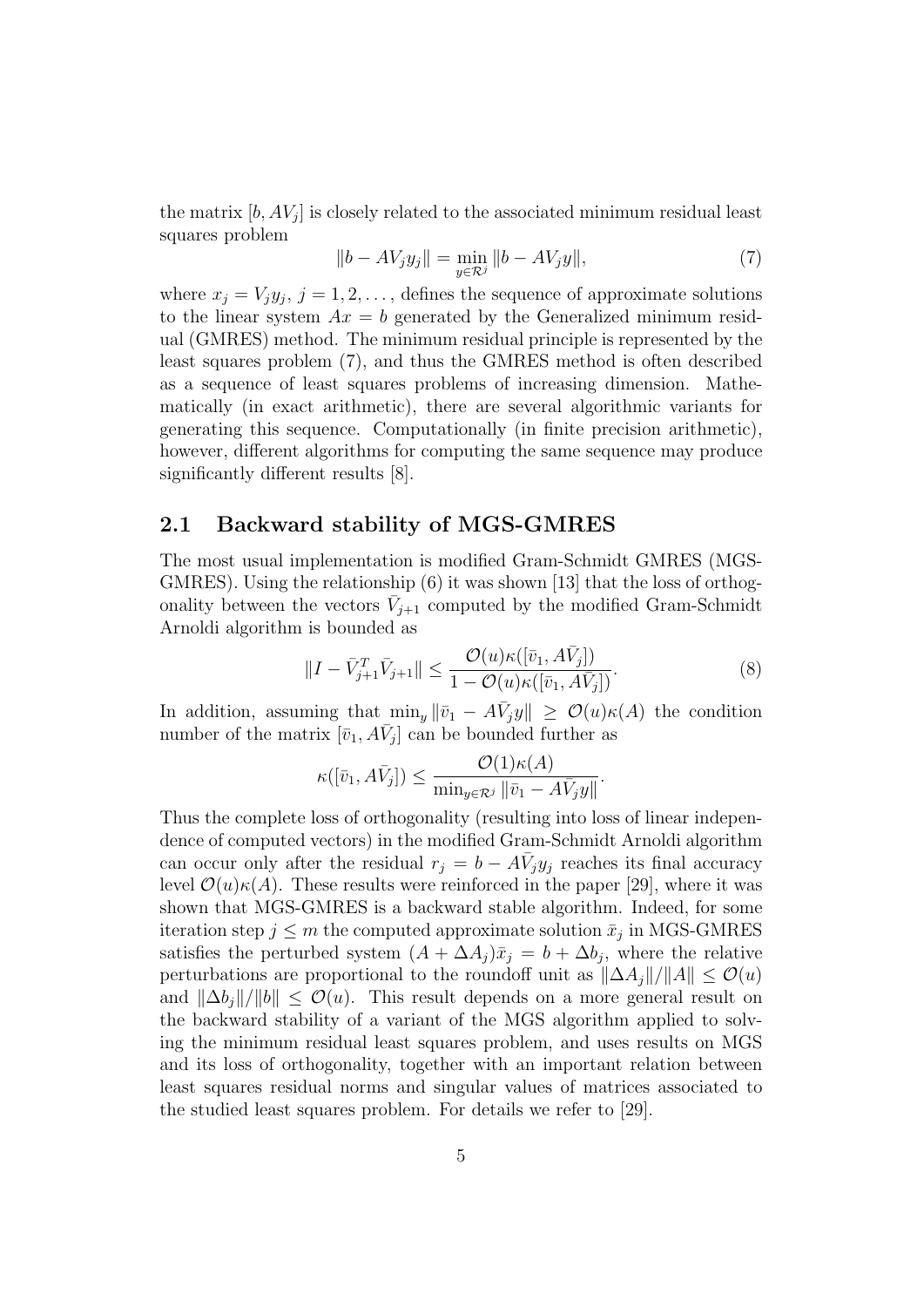### 2.2 Simpler GMRES is inherently unstable

Finite precision analysis was performed for several important implementations of GMRES [29, 27, 19, 18]. Our results in [27, 19] explain why the choice of the Krylov subspace basis is fundamental for the numerical stability of some implementation. Instead of  $V_i$  we consider in general a nonorthogonal but normalized basis  $Z_j = (z_1, \ldots, z_j)$  of the Krylov subspace  $K_j(A, b)$ , the approximate solutions  $x_j$  in GMRES can be written as  $x_j = Z_j z_j$ , whereas the coefficient vector  $z_j$  is given as the solution of the upper triangular system  $U_j z_j = Q_j^T b$  and where  $Q_j = (q_1, \ldots, q_j)$  denotes the orthonormal basis of the subspace  $AK_j(A, b)$  obtained from the QR factorization  $AZ_j = Q_jU_j$ . As it was shown for the case of Simpler GMRES in [27], where  $Z_j = [b/\|b\|, Q_{j-1}]$ , this choice of the basis is not very suitable from the stability of point of view. The conditioning of  $[b/||b||, Q_{j-1}]$  is related to the convergence of the GMRES method as

$$
\frac{\|b\|}{\min_{y \in \mathcal{R}^j} \|b - AV_jy\|} \le \kappa([b/\|b\|, Q_{j-1}]) \le \frac{2\|b\|}{\min_{y \in \mathcal{R}^j} \|b - AV_jy\|}.\tag{9}
$$

Due to (9) small residuals in the GMRES method lead to the ill-conditioning of matrices  $A[b/\|b\|, Q_{i-1}]$  and  $U_i$  and this affects negatively the accuracy of computed coefficient vectors  $z_j$  and approximate solutions  $x_j$ . Indeed, even the best possible orthogonalization technique used for computing the basis  $Q_i$ does not compensate for the loss of accuracy due to an inappropriate choice of the basis  $Z_j$ . Therefore, Simpler GMRES is inherently less numerically stable than the the usual implementation of GMRES that uses classical or modified Gram-Schmidt algorithm. The details can be found in [27] and [19].

### 2.3 How to make simpler GMRES and GCR method more stable

We have already indicated that a different choice of the basis can significantly influence the numerical behavior of the resulting implementation. While Simpler GMRES is less stable due to the ill-conditioning of the basis  $[b/||b||, Q_{i-1}]$ , the residual basis defined as  $Z_j = \tilde{R}_j = (\tilde{r}_0, \ldots, \tilde{r}_{j-1}),$  where  $\tilde{r}_k = r_k/||r_k||$ for  $k = 0, \ldots, j-1$  (with  $r_0 = b$ ) is the normalized residual from the GMRES method, is well-conditioned as long as we have a reasonable residual norm decrease. It was shown in [19] that if  $b \notin AK_{j-1}(A, b)$  and  $||r_k|| < ||r_{k-1}||$  for  $k = 1, \ldots j - 1$ , the condition number of  $R_j$  satisfies

$$
\kappa(\tilde{R}_j) \le \sqrt{m \left(1 + \sum_{k=1}^{j-1} \frac{\|r_{k-1}\|^2 + \|r_k\|^2}{\|r_{k-1}\|^2 - \|r_k\|^2}\right)}.
$$
\n(10)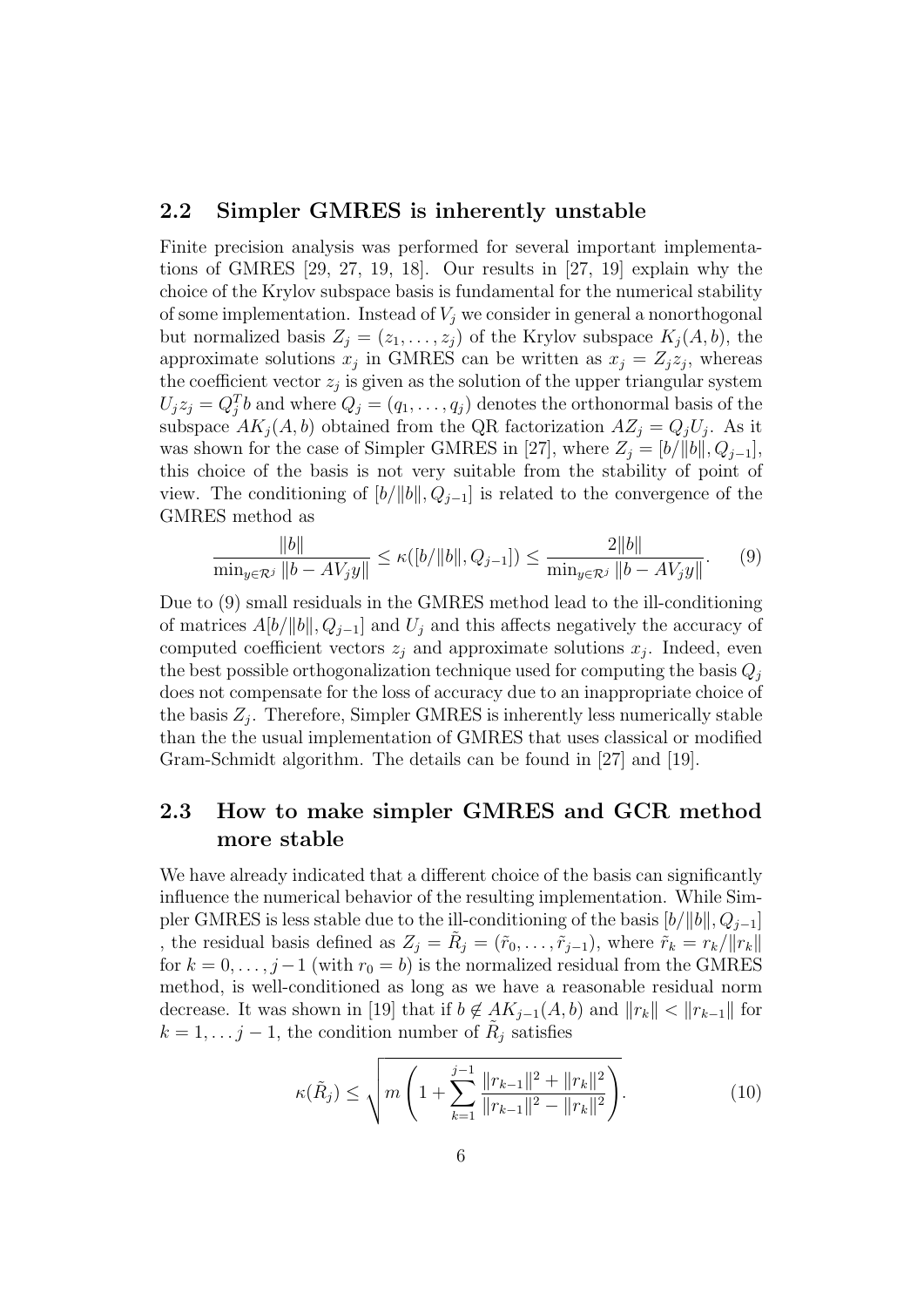These results lead to a new implementation, which is conditionally backward stable [19]. They also explain the experimentally observed fact that another mathematically equivalent method called GCR delivers very accurate approximate solutions when it converges fast enough without stagnation.

Another stable variant of Simpler GMRES was proposed in [18] and it is based on the adaptive choice of the Krylov subspace basis at a given iteration step using the intermediate residual norm decrease criterion. The new direction vector in the basis  $Z_j$  is chosen as in the original implementation of Simpler GMRES or it is equal to the normalized residual vector  $\tilde{r}_j$ . We show that such an adaptive strategy leads to a well-conditioned basis of the Krylov subspace and chosen the appropriate criterion such implementation of GMRES computes very accurate approximate solutions. A detailed analysis can be found in [18].

## 3 Orthogonalization with respect to a nonstandard inner product

Considering the inner product  $\langle \cdot, \cdot \rangle_B$  induced by some symmetric positive definite matrix  $B \in \mathcal{R}^{m,m}$ , we can look for the B-orthogonal basis  $Q =$  $(q_1, \ldots, q_n) \in \mathcal{R}^{m,n}$  of the range of  $A = (a_1, \ldots, a_n) \in \mathcal{R}^{m,n}$  satisfying the condition  $Q^T B Q = I$ . The Gram-Schmidt orthogonalization with respect to such nonstandard inner product leads to the factors Q and R satisfying  $A = QR$ , where  $R \in \mathcal{R}^{n,n}$  is upper triangular with positive diagonal entries. It is clear that if  $B$  is symmetric positive definite, then the Gram matrix  $A<sup>T</sup>BA$  is also symmetric positive definite and its Cholesky factor is exactly equal to the factor R. It follows also from  $A^TBA = R^TR$  that extremal singular values and condition number of R satisfy

$$
||R|| = ||B^{1/2}A||, ||R^{-1}|| = 1/\sigma_m(B^{1/2}A), \ \kappa(R) = \kappa(B^{1/2}A) = \kappa^{1/2}(A^TBA),
$$

where  $B^{1/2}$  stands for the square root of the matrix B. Although the column vectors in the factor Q are orthogonal with respect to the inner product  $\langle \cdot, \cdot \rangle_B$ , they are no longer orthogonal with respect to the standard inner product. Depending on the conditioning of the matrix  $B$ , the matrix  $Q$  can be rather ill-conditioned. Its extremal singular values and condition number satisfy

$$
||Q|| \le ||B^{-1}||^{1/2}, \quad \sigma_m(Q) \ge 1/||B||^{1/2}, \quad \kappa(Q) \le \kappa^{1/2}(B).
$$

The corresponding classical Gram-Schmidt algorithm, modified Gram-Schmidt algorithm, and classical Gram-Schmidt algorithm with reorthogonalization are given in Table 2.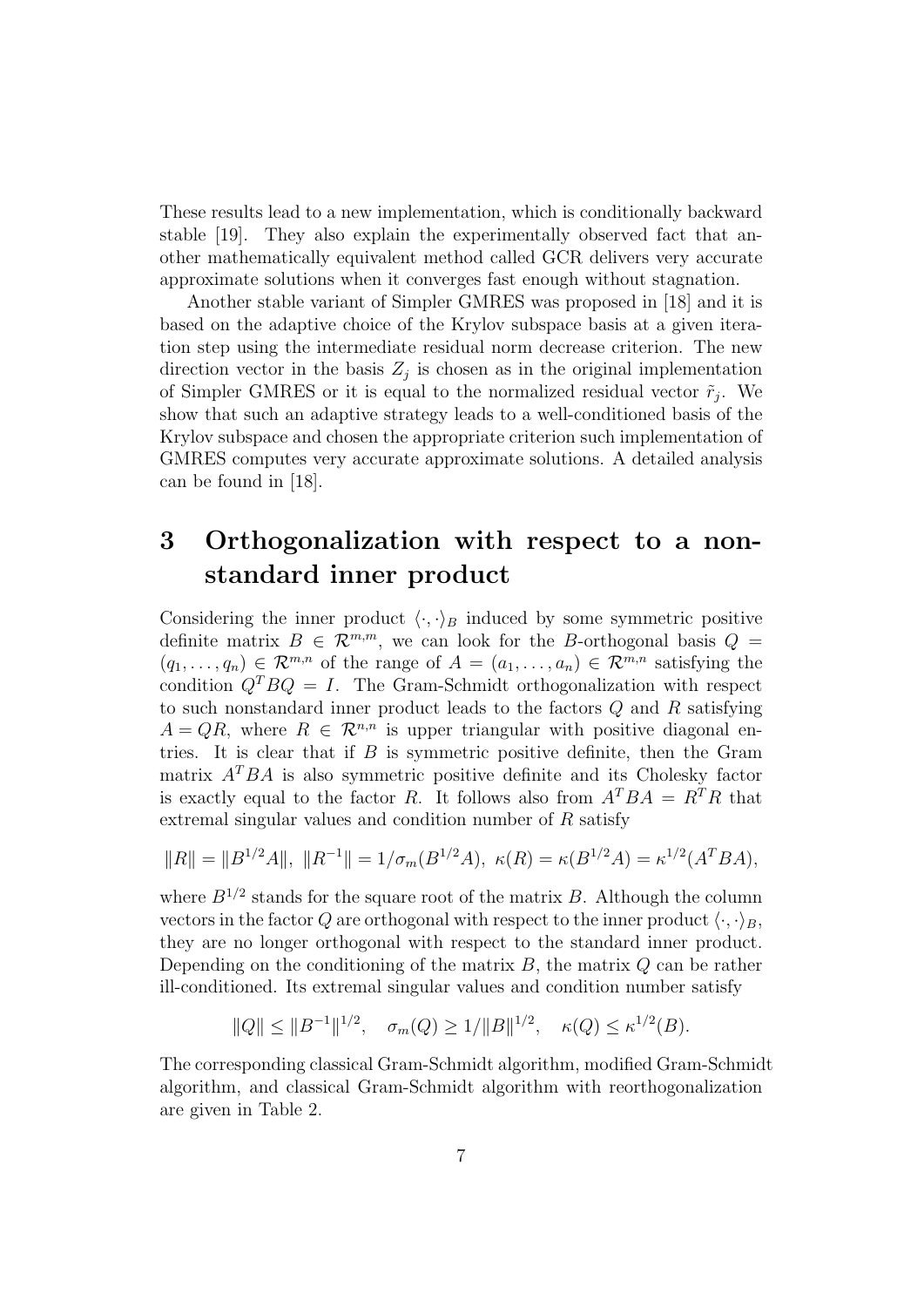

$$
r_{j,j} = ||u_j||_B
$$
  
\n
$$
q_j = u_j/r_{j,j}
$$
  
\n2: Gram-Schmidt orthogonalization with respect to nonstandard

Table 2: Gram-Schmidt orthogonalization with respect to nonstandard inner product: classical algorithm, modified algorithm, and classical algorithm with reorthogonalization.

## 3.1 Numerical properties of orthogonalization methods with a nonstandard inner product

In paper [35] we study the numerical properties of several orthogonalization schemes, where the inner product is induced by a nontrivial symmetric positive definite matrix B. We analyzed the effect of its conditioning on the factorization and the loss of orthogonality between vectors computed in finite precision arithmetic. We consider the reference implementation based on the backward stable eigen-decomposition, modified and classical Gram-Schmidt algorithms, classical Gram-Schmidt algorithm with reorthogonalization as well as the implementation motivated by the approximate inverse preconditioner called AINV.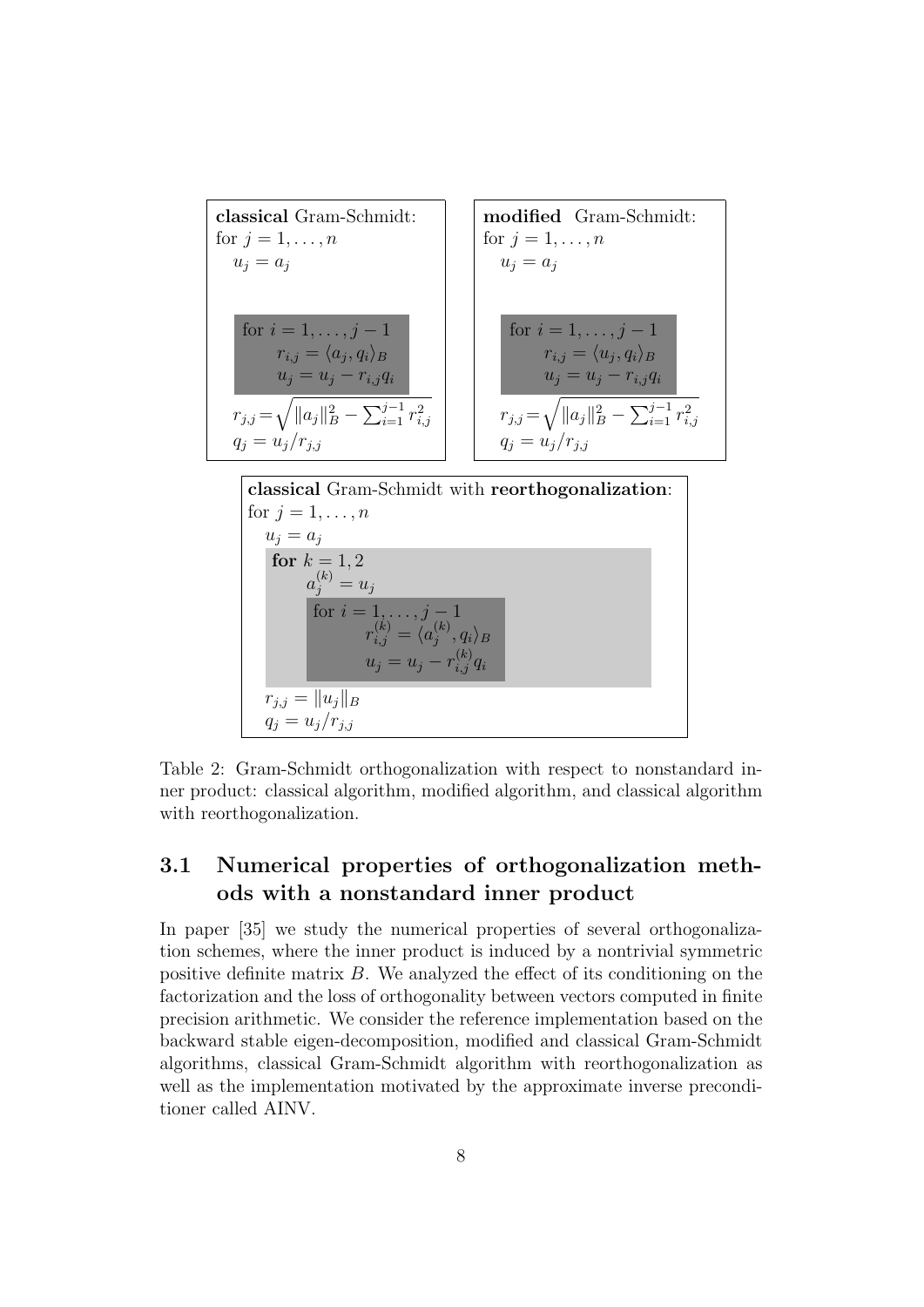It is shown that in the case of a diagonal (and positive definite)  $B$  is similar to the case with the standard inner product where  $B = I$ . The bounds for the loss of B-orthogonality between the computed vectors  $\overline{Q}$  in the classical and modified Gram-Schmidt algorithm are analogous to the bounds (2) and (3), respectively, but the matrix A is replaced by the matrix  $B^{1/2}A$ . For a diagonal B the matrix  $B^{1/2}A$  is just the matrix A scaled by rows. Thus application of the Gram-Schmidt algorithm with the B-inner product applied to A is thus numerically similar to the Gram-Schmidt algorithm with the standard inner product applied to the row-scaled matrix  $B^{1/2}A$ .

The situation is more complicated in the case of a general symmetric positive definite B, where the norm  $\|\cdot\|_B$  induced by B is not monotonic. Rounding error analysis of the classical Gram-Schmidt algorithm or modified Gram-Schmidt algorithm can be extended also to such case of nonstandard inner product. However, the resulting bounds contain additional factors that depend explicitly or implicitly on the condition number  $\kappa(B)$ .

It is shown in [35] (see also [28]) that if  $\mathcal{O}(u)\kappa(B)\kappa(B^{1/2}A)\kappa(A) < 1$ , then the loss of orthogonality in  $\overline{Q}$  computed by the classical Gram-Schmidt algorithm is bounded by

$$
||I - \bar{Q}^T B \bar{Q}|| \le \frac{\mathcal{O}(u) ||B||^{1/2} ||\bar{Q}|| \kappa (B^{1/2} A) \kappa^{1/2} (B) \kappa (A)}{1 - \mathcal{O}(u) ||B||^{1/2} ||\bar{Q}|| \kappa (B^{1/2} A) \kappa^{1/2} (B) \kappa (A)}.
$$
 (11)

Indeed the loss of B-orthogonality in the classical Gram-Schmidt algorithm is bounded by a quantity proportional not only to  $\kappa(B^{1/2}A)\kappa^{1/2}(B)\kappa(A)$  (that essentially means the square of the condition number of the matrix  $B^{1/2}A$  or in other words the condition number of the Gram matrix  $A^TBA$ ) but also to the additional factor  $||B||^{1/2}||\overline{Q}||$  with the worst-case bound

$$
||B||^{1/2}||\bar{Q}|| \le \kappa^{1/2}(B).
$$

For the modified Gram-Schmidt algorithm it is proved in [35] that assuming  $\mathcal{O}(u)\kappa(B^{1/2}A)\kappa(B)$  < 1 the loss of orthogonality between the computed columns in  $\overline{Q}$  is bounded by

$$
||I - \bar{Q}^T B \bar{Q}|| \le \frac{\mathcal{O}(u) ||B||^{1/2} ||\bar{Q}|| \kappa^{1/2} (B) \kappa (B^{1/2} A)}{1 - \mathcal{O}(u) ||B||^{1/2} ||\kappa^{1/2} (B) \bar{Q}|| \kappa (B^{1/2} A)}.
$$
(12)

The loss of B-orthogonality in the modified Gram-Schmidt algorithm is thus significantly better than in the classical Gram-Schmidt algorithm. Nevertheless, the bound (12) is proportional not only to the condition number of  $B^{1/2}A$  but also to the quantity  $||B||^{1/2}||\bar{Q}||\kappa^{1/2}(B)$  that can be in the worst-case equal to  $\kappa(B)$  and that represents the effect of the nonstandard inner product induced by the matrix B.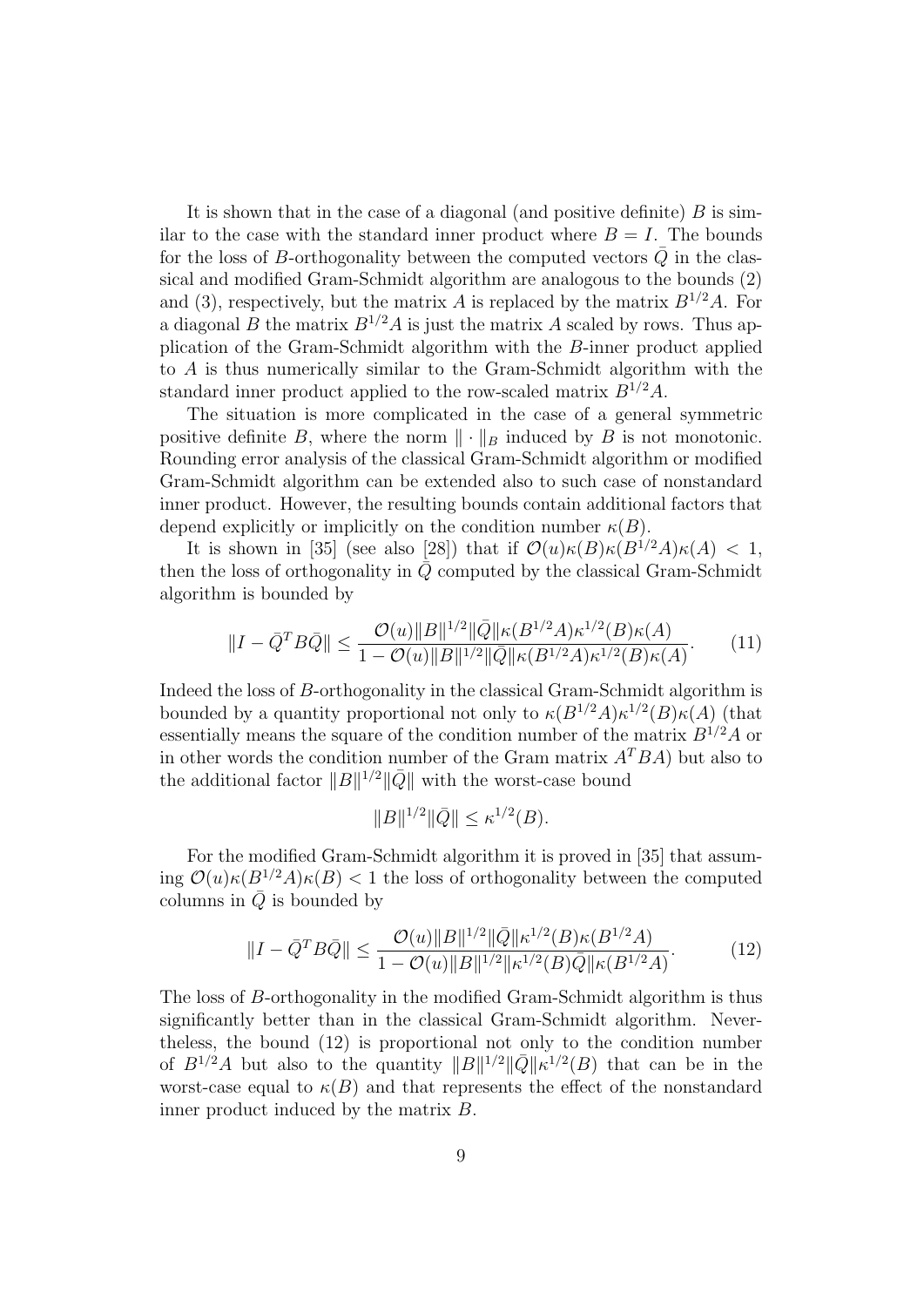The B-orthogonality between the vectors computed by the Gram-Schmidt algorithm can be thus significantly lost and it can be improved by reorthogonalization. Here we consider the classical Gram-Schmidt algorithm with (one step of) reorthogonalization, see Table 2. The key idea here is that the B-norm of the projection computed after the first orthogonalization step is not infinitely small, but it remains bounded from below by the minimal singular value of the matrix  $B^{1/2}A$ . Taking into account also the second orthogonalization step, this result leads to the bound for the B-orthogonality that does not depend on the matrix  $B^{1/2}A$ . Assuming  $\mathcal{O}(u)\kappa^{1/2}(B)\kappa(B^{1/2}A) < 1$ , the loss of B-orthogonality between the computed columns of  $\overline{Q}$  in the classical Gram-Schmidt algorithm with reorthogonalization is bounded by

$$
||I - \bar{Q}^T B \bar{Q}|| \le \mathcal{O}(u) ||B|| ||\bar{Q}||^2.
$$
 (13)

Note that although this bound does not depend on  $B^{1/2}A$ , it does depend on the condition number of B as  $||B|| ||\overline{Q}||^2 \le \kappa(B)$ . For details we refer, e.g., to papers [35] or [28].

#### 3.2 Approximate inverse preconditioning

For the particular case  $A = I$  the situation is more developed and the idea of computing B-orthogonal vectors from standard unit basis vectors is heavily used in many applications. If  $A = I$ , then the matrix R is the Cholesky factor of B satisfying  $B = R^T R$  and the factor  $Q = R^{-1}$  is its upper triangular inverse satisfying  $\kappa(Q) = \kappa(R) = \kappa^{1/2}(B)$ . In addition, Q represents an inverse factor in the triangular factorization  $A^{-1} = QQ^{T}$ . One of the important preconditioning classes involves computing an approximate inverse factorization such that it is a sparse approximation of  $A^{-1}$ . Many efficient schemes with incomplete factorizations of this form have been proposed and they are frequently used for practical problems. Although the main motivation for their development comes from parallel processing, concerns on the robustness and accuracy of such schemes became very important. The initial techniques as the AINV algorithm use for (incomplete) orthogonalization various oblique projections or the classical Gram-Schmidt algorithm. The AINV algorithm is actually a modification of the modified Gram-Schmidt algorithm "backwards" to the classical Gram-Schmidt algorithm. However, the recent trend is to stabilize them in terms of orthogonalization technique used in the factorization. This has lead to the use of modified Gram-Schmidt algorithm in the preconditioner called SAINV together with the accurate computation of diagonal entries in R. More detailed description and appropriate references can be found in [35].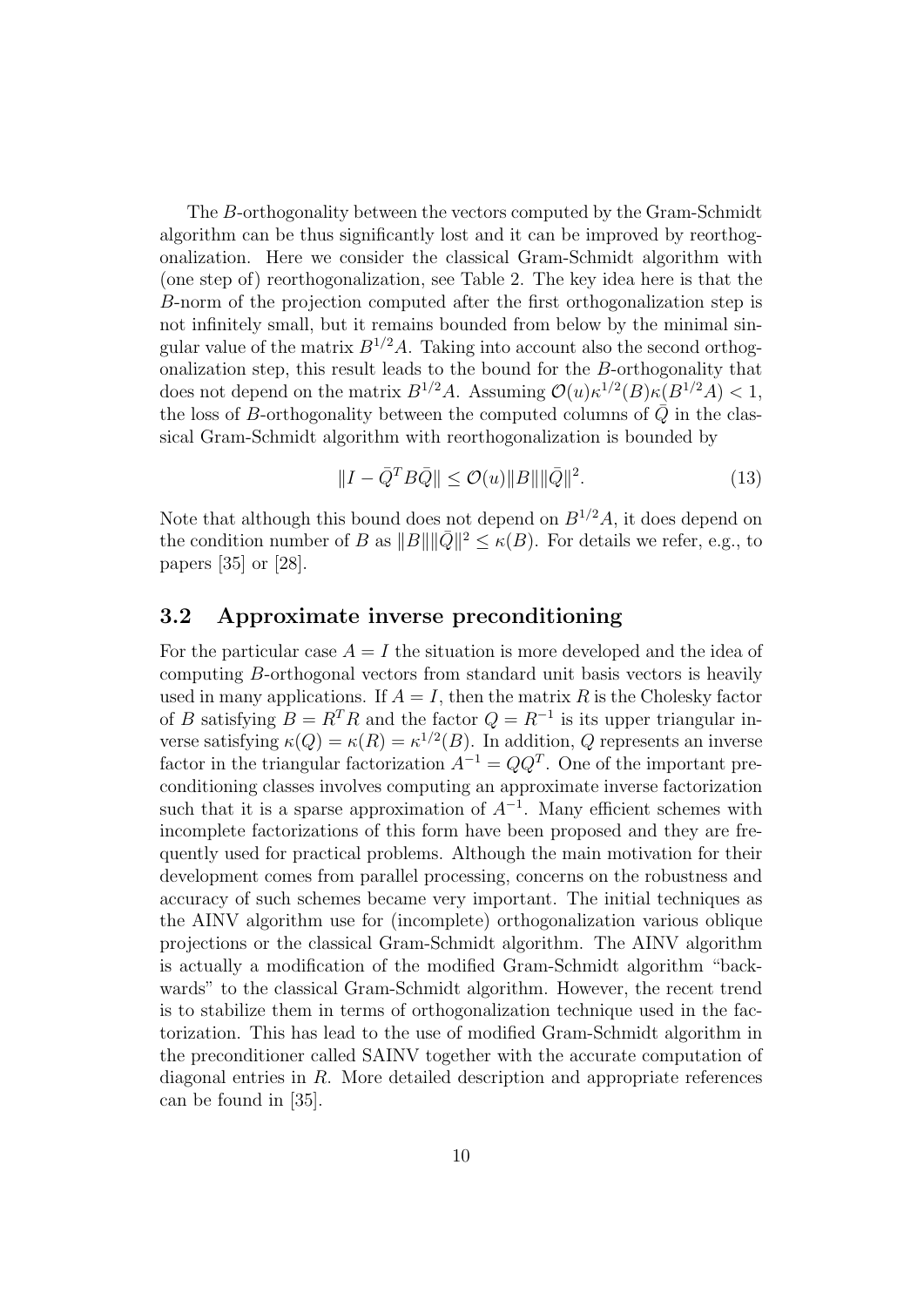A new approach to construct approximate inverses for a symmetric positive definite matrix  $B$  is proposed in [22]. This scheme is based on adaptive dropping in the computation of factors  $Q$  and  $R$  in approximate factorizations  $\hat{Q}\hat{R} \approx I$  and  $\hat{R}\hat{Q} \approx I$  so that  $\hat{R}^T\hat{R} \approx B$  and  $\hat{Q}\hat{Q}^T \approx B^{-1}$ . Indeed, using the approximate inverse  $\hat{Q}\hat{Q}^T$  as a preconditioner for the system  $Bx = b$ , where  $B \in \mathcal{R}^{m,m}$  and  $b \in \mathcal{R}^m$ , the preconditioned system is of the form

$$
\hat{Q}^T B \hat{Q} y = \hat{Q}^T b, \quad x = \hat{Q} y.
$$
\n(14)

The quality of the approximation is thus given by the loss of orthogonality  $Q^T B Q - I$  between the column vectors in the factor Q. The crucial idea of this approach is to drop entries in  $\overline{Q}$  so that the size of the right residual  $RQ - I$  is throughout the orthogonalization uniformly bounded by a drop tolerance  $\tau$ . This strategy essentially means to consider orthogonalization step-dependent dropping and to introduce the parameter  $\tau_k \leq \tau / \kappa(\hat{R}_k)$  that takes into account the conditioning of the k-th principal submatrix of the factor  $\hat{R}$  (denoted as  $\hat{R}_k$  for  $k = 1, \ldots, m$  here). This dropping techniques is thus based on monitoring the condition number  $\kappa(\hat{R}_k)$  that increases with the orthogonalization step and thus the sequence of drop tolerances  $\tau_k$  decreases as  $\kappa(\hat{R}_k)$  increases. A natural strategy is then to keep the increase of  $\kappa(\hat{R}_k)$  as low as possible and this is achieved by the column pivoting in the Gram-Schmidt algorithm. Based on numerical experiments it is shown in [22] that this approximate inverse preconditioner can efficiently solve large difficult problems and it is rather robust in comparison to other non-adaptive approximate inverse preconditioners.

## 4 Orthogonalization with respect to an indefinite bilinear form

For a symmetric but indefinite and nonsingular matrix  $B \in \mathbb{R}^{m,m}$  and for a full column rank matrix  $A = (a_1, \ldots, a_n) \in \mathcal{R}^{m,n}$  we can also look for the decomposition  $A = QR$ , where the columns of  $Q = (q_1, \ldots, q_n) \in \mathcal{R}^{m,n}$ are mutually orthogonal with respect to the bilinear form  $\langle B \cdot, \cdot \rangle$  so that  $Q^T B Q = \Omega = (diag(\omega_i)) \in diag(\pm 1)$ , and where  $R \in \mathcal{R}^{n,n}$  is upper triangular with positive diagonal entries. It follows that under assumption on nonzero principal minors of  $A^TBA$  (or in other words, if  $A^TBA$  is strongly nonsingular) such decomposition exists and the triangular factor  $R$  satisfies the Cholesky-like factorization  $A^TBA = R^T\Omega R$ . Conversely, given the Cholesky-like factorization  $A^TBA = R^T\Omega R$ , the factor Q can be recovered as  $Q = AR^{-1}$ .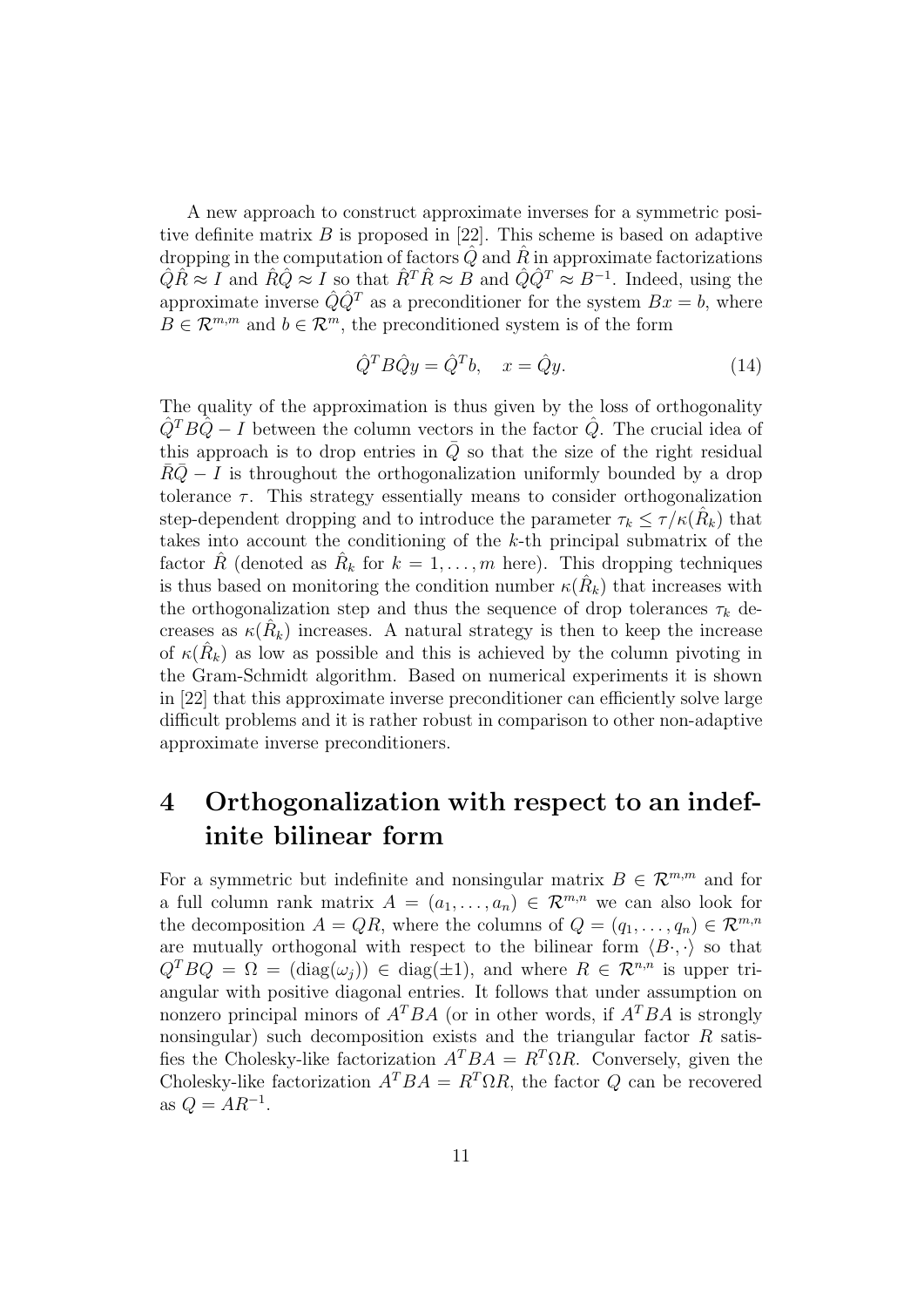Note that for positive definite B the signature matrix  $\Omega$  is equal to  $\Omega = I$ , and the condition numbers are equal to or can be bounds as  $\kappa(R) =$  $\kappa^{1/2}(A^TBA)$  and  $\kappa(Q) \leq \kappa^{1/2}(B)$ . For indefinite B from  $A^TBA = R^T\Omega R$  it follows only that  $||A^TBA|| \leq ||R||^2$  and  $||(A^TBA)^{-1}|| \leq ||R^{-1}||^2$ . Thus we have just a lower bound for the condition number of R as  $\kappa^{1/2}(A^TBA) \leq$  $\kappa(R)$ . It was shown in [33] that the condition numbers of R and Q can be bounded also from above in terms of the conditioning of  $A^TBA$  and in terms of only those its principal submatrices  $(A^TBA)_i$  where there is a change of the sign in the factor  $\Omega$ . The following upper bounds hold for the norm of  $R^{-1}$ , for the norm of R, and for the condition number  $\kappa(R)$ ,

$$
||R^{-1}|| \leq \left( ||(A^T B A)^{-1}|| + 2 \sum_{j; \omega_{j+1} \neq \omega_j} ||(A^T B A)^{-1}_j|| \right)^{1/2}, \tag{15}
$$

$$
||R|| \leq ||A^T BA|| ||R^{-1}||, \tag{16}
$$

$$
\kappa(R) \leq \|A^T BA\| \left( \| (A^T B A)^{-1} \| + 2 \sum_{j; \ \omega_{j+1} \neq \omega_j} \| (A^T B A)^{-1}_j \| \right), \ (17)
$$

respectively. The norm and the condition number of the factor Q can be then bounded from above as  $||Q|| \le ||A|| ||R^{-1}||$  and  $\kappa(Q) \le \kappa(A)\kappa(R)$ . The particular case of a saddle-point matrix is treated in Chapter 5 of [32].

Several algorithms for computing such factors  $Q$  and  $R$  exist, see e.g. Section 3 in [33]. The corresponding classical Gram-Schmidt algorithm, modified Gram-Schmidt algorithm, and classical Gram-Schmidt algorithm with reorthogonalization are also given in Table 3.

### 4.1 Cholesky-like factorization of symmetric indefinite matrices and Gram-Schmidt orthogonalization

A significant part of the paper [33] is devoted to the rounding error of four important schemes used for orthogonalization of vectors with respect to the bilinear form induced by a symmetric indefinite but nonsingular matrix B. Two of them use the Gram-Schmidt algorithm. The worst-case bounds on the factorization error and on the loss of B-orthogonality for quantities computed in finite precision arithmetic are given in terms of the factors proportional to the roundoff unit u, in terms of the norms of A, B and  $A^TBA$ , and in terms of the extremal singular values of computed factors  $\overline{Q}$  and  $\overline{R}$ .

The loss of B-orthogonality of vectors computed by the Gram-Schmidt algorithm with respect to the bilinear form induced by  $B$  is measured by the quantity  $\|\bar{Q}^T B \bar{Q} - \bar{\Omega}\|$ , where  $\bar{\Omega}$  denotes the computed signature matrix.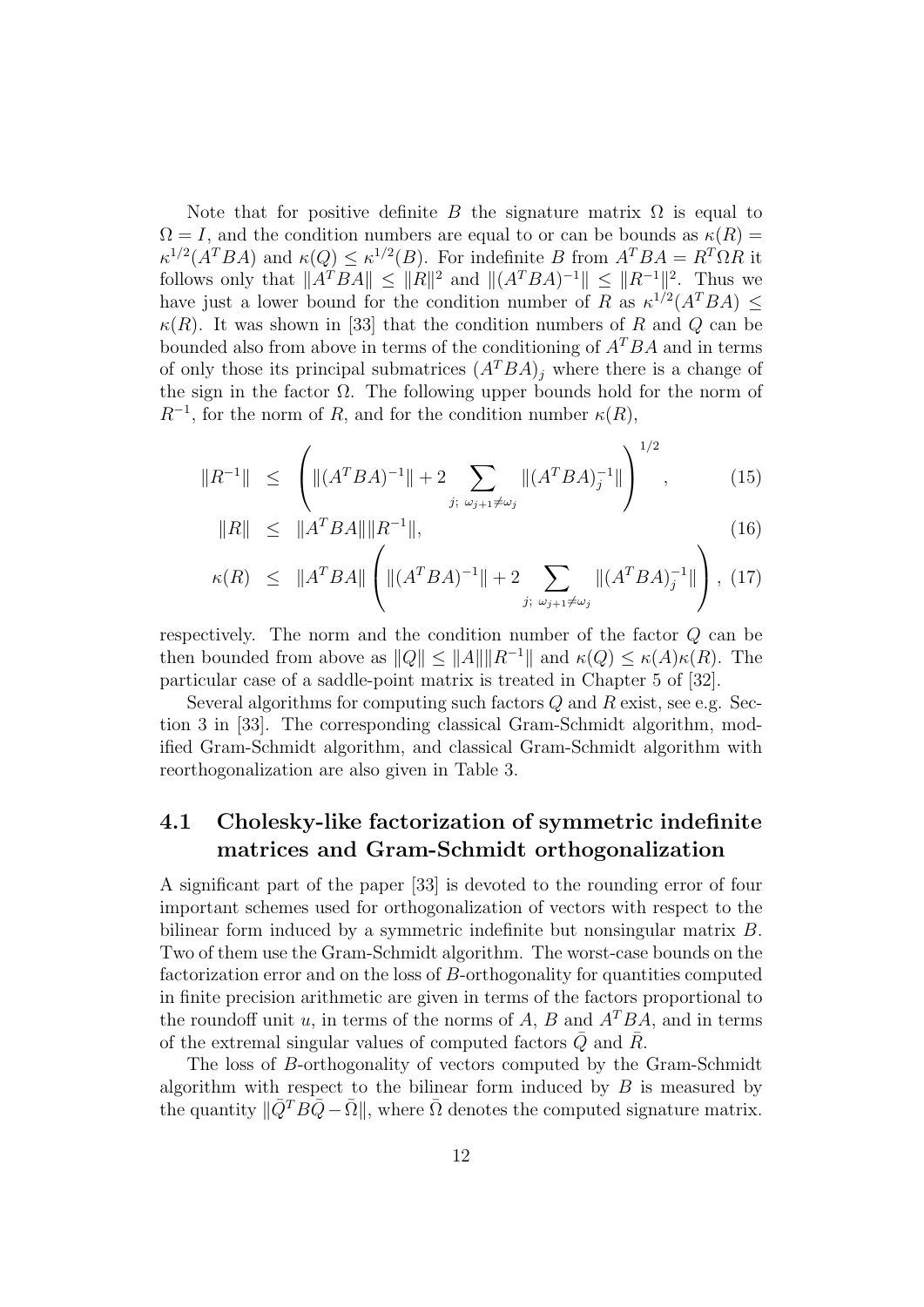| classical Gram-Schmidt:                                                                                 |                                                                                                         |
|---------------------------------------------------------------------------------------------------------|---------------------------------------------------------------------------------------------------------|
| for $j = 1, ..., n$                                                                                     | for $j = 1, ..., n$                                                                                     |
| $u_j = a_j$                                                                                             | for $i = 1, ..., j - 1$                                                                                 |
| $r_{i,j} = \omega_i \langle Ba_j, q_i \rangle$                                                          | for $i = 1, ..., j - 1$                                                                                 |
| $u_j = u_j - r_{i,j}q_i$                                                                                | for $i = 1, ..., j - 1$                                                                                 |
| $\omega_j = \text{sign} \left[ \langle Ba_j, a_j \rangle - \sum_{i=1}^{j-1} \omega_i r_{i,j}^2 \right]$ | for $i = 1, ..., j - 1$                                                                                 |
| $\omega_j = \omega_i \langle Bu_j, q_i \rangle$                                                         | $\omega_j = \omega_j - r_{i,j}q_i$                                                                      |
| $\omega_j = \text{sign} \left[ \langle Ba_j, a_j \rangle - \sum_{i=1}^{j-1} \omega_i r_{i,j}^2 \right]$ | $\omega_j = \text{sign} \left[ \langle Ba_j, a_j \rangle - \sum_{i=1}^{j-1} \omega_i r_{i,j}^2 \right]$ |
| $r_{j,j} = \sqrt{\left  \langle Ba_j, a_j \rangle - \sum_{i=1}^{j-1} \omega_i r_{i,j}^2 \right }$       | $r_{j,j} = \sqrt{\left  \langle Ba_j, a_j \rangle - \sum_{i=1}^{j-1} \omega_i r_{i,j}^2 \right }$       |
| $q_j = u_j / r_{j,j}$                                                                                   | $q_j = u_j / r_{j,j}$                                                                                   |

classical Gram-Schmidt with reorthogonalization:  
\nfor 
$$
j = 1, ..., n
$$
  
\n $u_j = a_j$   
\nfor  $k = 1, 2$   
\n $a_j^{(k)} = u_j$   
\nfor  $i = 1, ..., j - 1$   
\nfor  $i = 1, ..., j - 1$   
\n $r_{i,j}^{(k)} = \omega_i \langle Ba_j^{(k)}, q_i \rangle$   
\n $u_j = u_j - r_{i,j}^{(k)} q_i$   
\n $\omega_j = \text{sign}[\langle Bu_j, u_j \rangle]$   
\n $r_{j,j} = \sqrt{|\langle Bu_j, u_j \rangle|}$   
\n $q_j = u_j / r_{j,j}$ 

Table 3: Gram-Schmidt orthogonalization with respect to symmetric indefinite bilinear form: classical algorithm, modified algorithm, and classical algorithm with reorthogonalization.

Assuming the numerical nonsingularity of the Gram matrix  $A^TBA$  and the numerical nonsingularity of its principal submatrices, where there is a change of the sign in the signature matrix in the form

$$
\mathcal{O}(u) \|B\| \|A\|^2 \kappa (A^T B A) \max_{\substack{j=1,\ldots,n-1 \\ \bar{\omega}_{j+1} \neq \bar{\omega}_j}} \| (A^T B A)_j^{-1} \| < 1,
$$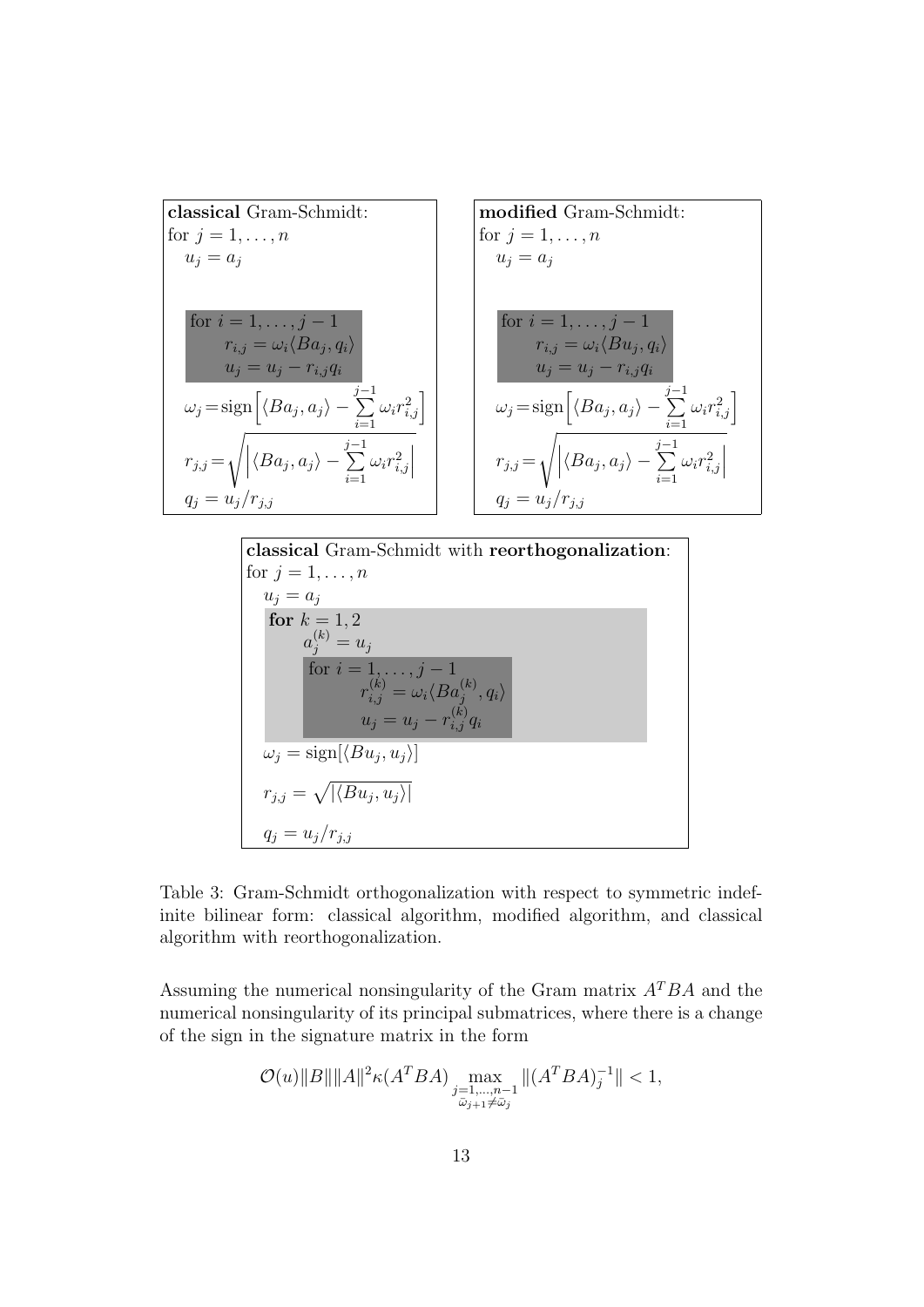the loss of B-orthogonality between the column vectors in the factor  $\overline{Q}$  computed by the classical Gram-Schmidt algorithm satisfies the bound

$$
\|\bar{Q}^T B \bar{Q} - \bar{\Omega}\| \le \mathcal{O}(u) \left[ \kappa^2(\bar{R}) + \|\bar{R}^{-1}\|^2 \|B\| \|A\|^2 + 3\|B\| \|A\| \|\bar{R}^{-1}\| \|\bar{Q}\| \kappa(\bar{R}) \right].
$$
\n(18)

It was also shown in [33] that the accuracy of computed factors in the classical Gram-Schmidt algorithm can be improved by reorthogonalization. Assuming the somewhat stronger assumption

$$
\mathcal{O}(u)\|B\|\|A\|^2\|A^TBA\|\left[\|(A^TBA)^{-1}\|+\max_{\substack{j=1,\ldots,n-1 \\ \bar{\omega}_{j+1}\neq\bar{\omega}_j}}\|(A^TBA)^{-1}_j\|\right]^2<1,
$$

the loss of orthogonality of computed vectors  $\overline{Q}$  in the classical Gram-Schmidt algorithm with reorthogonalization is bounded by

$$
\|\bar{Q}^T B \bar{Q} - \bar{\Omega}\| \le \mathcal{O}(u) \|B\| \|\bar{Q}\|^2.
$$
 (19)

Note that due to (16)-(17) and since  $\|\bar{Q}\| \leq \|A\|\bar{R}^{-1}\|$ , the bound (19) is significantly better than the bound (18). The improvement is essentially by the factor proportional to the condition number  $\kappa(R)$ . However, even in this case the loss of B-orthogonality depends on the condition number of the Gram matrix  $A^TBA$  and the condition number of all its principal submatrices where there is a change of the sign in the signature matrix. For details we refer to [33].

### 4.2 Sign patterns of J-orthogonal matrices

As we have noted, the column vectors in the factor  $Q \in \mathbb{R}^{m,n}$  are Borthogonal satisfying the identity  $Q^T B Q = \Omega \in \mathbb{R}^{n,n}$ . Considering the square case  $n = m$  and taking the eigen-decomposition  $B = U^T \Lambda U =$  $(|\Lambda|^{1/2}U)^T J(|\Lambda|^{1/2}U)$ , there exists a permutation matrix  $P \in \mathcal{R}^{m,m}$  so that  $PJP<sup>T</sup> = \Omega$ , where  $J \in diag(\pm 1) \in \mathcal{R}^{m,m}$  is a signature matrix of the diagonal matrix  $\Lambda = |\Lambda|^{1/2} J |\Lambda|^{1/2}$ . Then the square matrix  $\tilde{Q} \in \mathcal{R}^{m,m}$  defined as  $\tilde{Q} = |\Lambda|^{1/2} U Q P$  is *J*-orthogonal and satisfies  $\tilde{Q}^{T} J \tilde{Q} = J$ . It is quite clear that, since B is nonsingular, the matrices J and  $\tilde{Q}$  are also nonsingular. The matrix  $\tilde{Q} \in \mathcal{R}^{m,m}$  is called a G-matrix if it is nonsingular and there exist nonsingular diagonal matrices  $D_1$  and  $D_2$  such that  $\tilde{Q}^{-T} = D_1 \tilde{Q} D_2$ , where  $\tilde{Q}$ <sup>-T</sup> denotes the transpose of the inverse of  $\tilde{Q}$ . In the paper [16] several connections are established between these two classes of matrices. Based on the observation that a matrix is a G-matrix if and only if it is diagonally (with positive diagonals) equivalent to a column permutation of a J-orthogonal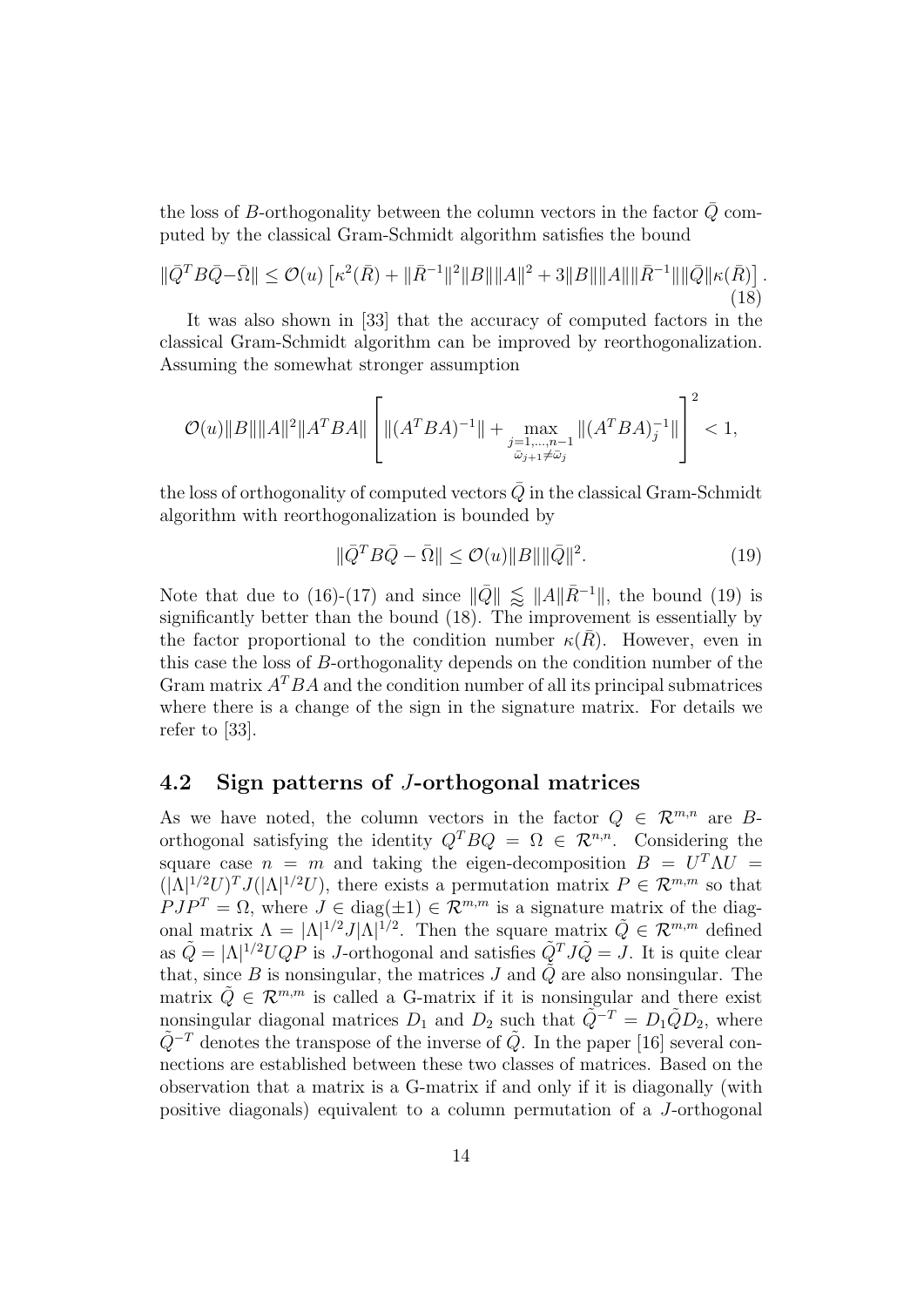matrix, several results on the sign patterns of J-orthogonal matrices were developed in [16]. The key ingredient of this work consists in the identification of sign patterns of  $m \times m$  matrices that allow a J-orthogonal matrix for some fixed matrix  $J$  or for an arbitrary matrix  $J$ . This analysis attempts to extend a research of many authors performed for the particular case of orthogonal matrices, where  $J = I$  and where the column vectors are orthogonal with respect to the standard inner product. The class of  $m \times m$  matrices that allow an orthogonal matrices was partially characterized for small dimensions  $m$  using the concept of the so-called sign-potentially orthogonal conditions that are necessary conditions for sign pattern to belong to this class. For a comprehensive description of results on sign patterns we refer to [14].

## 5 Orthogonalization with respect to a skewsymmetric bilinear form

It is well-known that if the matrix B induces a skew-symmetric bilinear form, then every vector is isotropic. Since the eigenvalues of a real skew-symmetric matrix are purely imaginary, it is not possible to diagonalize it using a real diagonal basis. However, it is possible to bring every skew-symmetric and nonsingular matrix of even dimension  $B \in \mathcal{R}^{2m,2m}$  to a block diagonal form using the Schur-like factorization

$$
B = V^T \begin{pmatrix} 0 & \Sigma^2 \\ -\Sigma^2 & 0 \end{pmatrix} V = V^T \begin{pmatrix} \Sigma & 0 \\ 0 & \Sigma \end{pmatrix} \begin{pmatrix} 0 & I \\ -I & 0 \end{pmatrix} \begin{pmatrix} \Sigma & 0 \\ 0 & \Sigma \end{pmatrix} V, (20)
$$

where  $V \in \mathcal{R}^{2m,2m}$  is an orthogonal matrix satisfying  $V^T V = V V^T = I$ , and where  $\Sigma = \text{diag}(\sigma_1, \ldots, \sigma_m) \in \mathcal{R}^{m,m}$  is diagonal and nonsingular with positive entries. For a tall full column rank matrix  $\tilde{A} \in \mathcal{R}^{2m,2n}$ , where  $m \geq$  $n = \text{rank}(\tilde{A})/2$  one can look for a decomposition in the form  $\tilde{A} = \tilde{Q}R$ , where  $R \in \mathcal{R}^{2n,2n}$  is upper triangular with positive entries on its diagonal, and where  $\tilde{Q} \in \mathcal{R}^{2m,2n}$  satisfies the block B-orthogonality relation

$$
\tilde{Q}^T B \tilde{Q} = \tilde{J} \equiv \text{diag}\left( \begin{pmatrix} 0 & 1 \\ -1 & 0 \end{pmatrix}, \dots, \begin{pmatrix} 0 & 1 \\ -1 & 0 \end{pmatrix} \right) \in \mathcal{R}^{2n, 2n}.
$$
 (21)

It is clear from (20) that if we introduce a full-column rank matrix  $A =$  $\begin{pmatrix} \Sigma & 0 \\ 0 & \Sigma \end{pmatrix} V \tilde{A} = (a_1, \ldots, a_{2n}) \in \mathcal{R}^{2m,2n}$ , then we can look for the triangular factorization  $A = QR$  with  $Q = (q_1, \ldots, q_{2n}) \in \mathcal{R}^{2m,2n}$  satisfying  $Q^T J Q = \tilde{J}$ , whereas the orthogonal matrix  $J =$  $\begin{pmatrix} 0 & I \end{pmatrix}$  $-I$  0  $\Big) \in \mathcal{R}^{2m,2m}$  induces a nondegenrate skew-symmetric bilinear form that is often called symplectic bilinear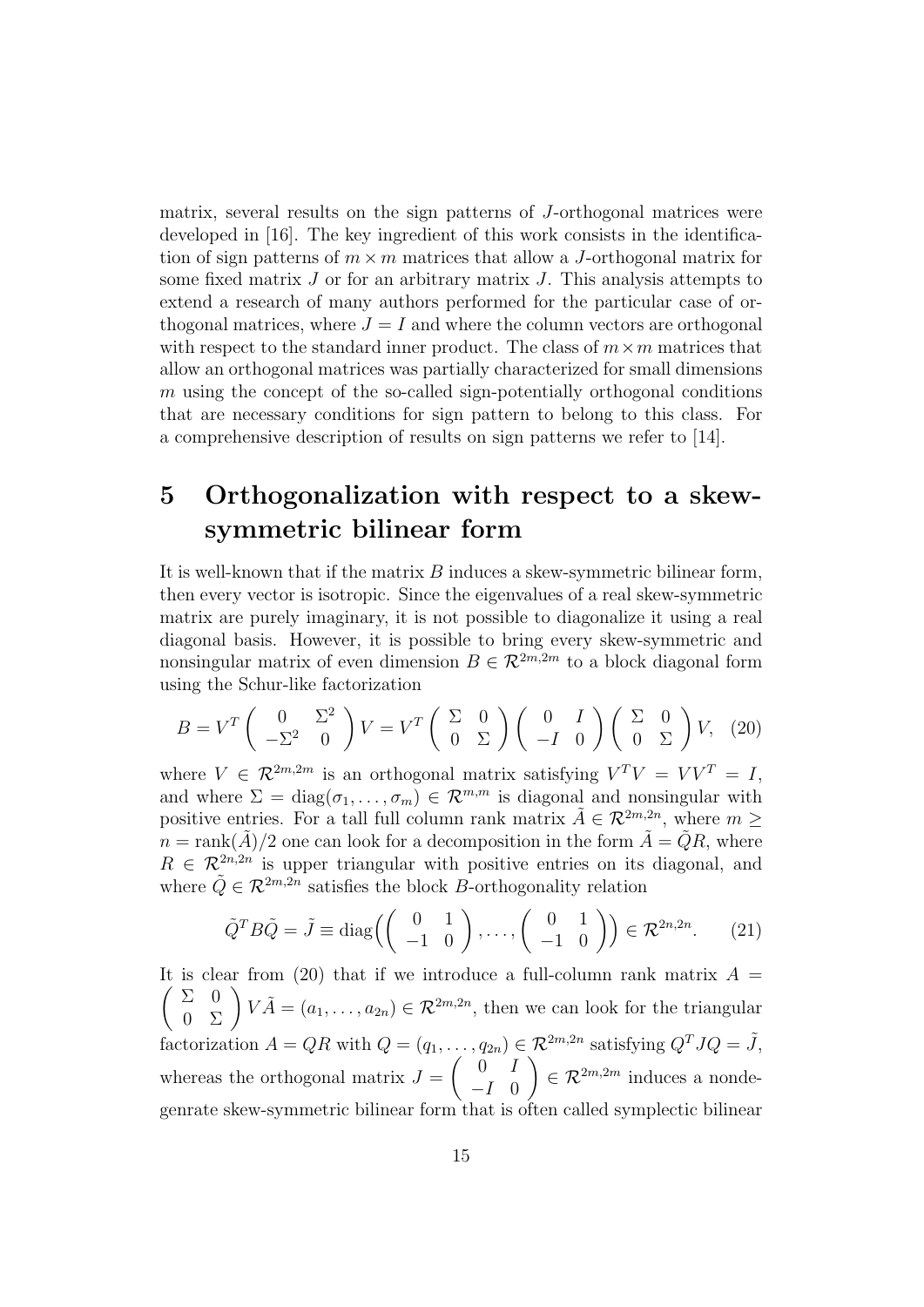form. Similarly, the factorization  $A = QR$  is frequently referred as the SR factorization of  $A$ , and the factor  $Q$  is called semi-symplectic factor. It was shown by several authors in various contexts (see e.g. the references in [9]) that such factorization exists if all principal submatrices of the Gram matrix  $A<sup>T</sup>JA$  with even dimension are nonsingular. Then the upper triangular factor  $R$  can be computed from the Cholesky-like factorization

$$
A^T J A = R^T \tilde{J} R \tag{22}
$$

and the semi-symplectic factor can be recovered as  $Q = AR^{-1}$ . Several algorithms for computing such factors Q and R are used in practical computations, see e.g. the introductory discussion in [9]. The corresponding classical Gram-Schmidt and modified Gram-Schmidt algorithms are summarized in Table 4.

#### 5.1 Conditioning of factors in the SR factorization

As we have noted above, under certain assumptions on the Gram matrix  $A<sup>T</sup>JA$ , a full-column rank matrix A can be factorized into the product of semi-symplectic matrix  $Q$  and an upper triangular matrix  $R$ . As it is also seen in Table 4 this factorization is not unique. Since the SR factorization can be seen as an orthogonalization process with respect to a bilinear form induced by the skew-symmetric matrix  $J$ , this freedom can be interpreted as a freedom in the normalization step, where we look for the  $2 \times 2$  upper triangular matrix  $\begin{pmatrix} r_{11} & r_{12} \\ 0 & r_{22} \end{pmatrix}$ that satisfies

$$
\begin{pmatrix}\nr_{11} & 0 \\
r_{12} & r_{22}\n\end{pmatrix}\n\begin{pmatrix}\n0 & 1 \\
-1 & 0\n\end{pmatrix}\n\begin{pmatrix}\nr_{11} & r_{12} \\
0 & r_{22}\n\end{pmatrix} = (A^T J A)_{2j} \setminus (A^T J A)_{2(j-1)}\n= \alpha_j \begin{pmatrix}\n0 & 1 \\
-1 & 0\n\end{pmatrix},
$$

where  $(A^TJA)_{2i}\setminus (A^TJA)_{2(i-1)}$  denotes the Schur complement of the principal submatrix  $(A^TJA)_{2(j-1)}$  of order  $2(j-1)$  with respect to the principal submatrix  $(A^TJA)_{2j}$  of order 2j for  $j = 2, ..., n$ . For  $j = 1$  we set  $(A^TJA)_{2j}\backslash (A^TJA)_{2(j-1)} = (A^TJA)_{2j}$ . The main goal of the paper [9] is to analyze the freedom of choice in the semi-symplectic and the upper triangular factors in the SR decomposition in order to develop numerically stable algorithms. In particular, several widely used suggestions on how to choose the free parameters are interpreted in terms of the conditioning of certain blocks of the semi-symplectic factor  $Q$  or the triangular factor  $R$ . As a result, two important choices with local optimality properties are proposed.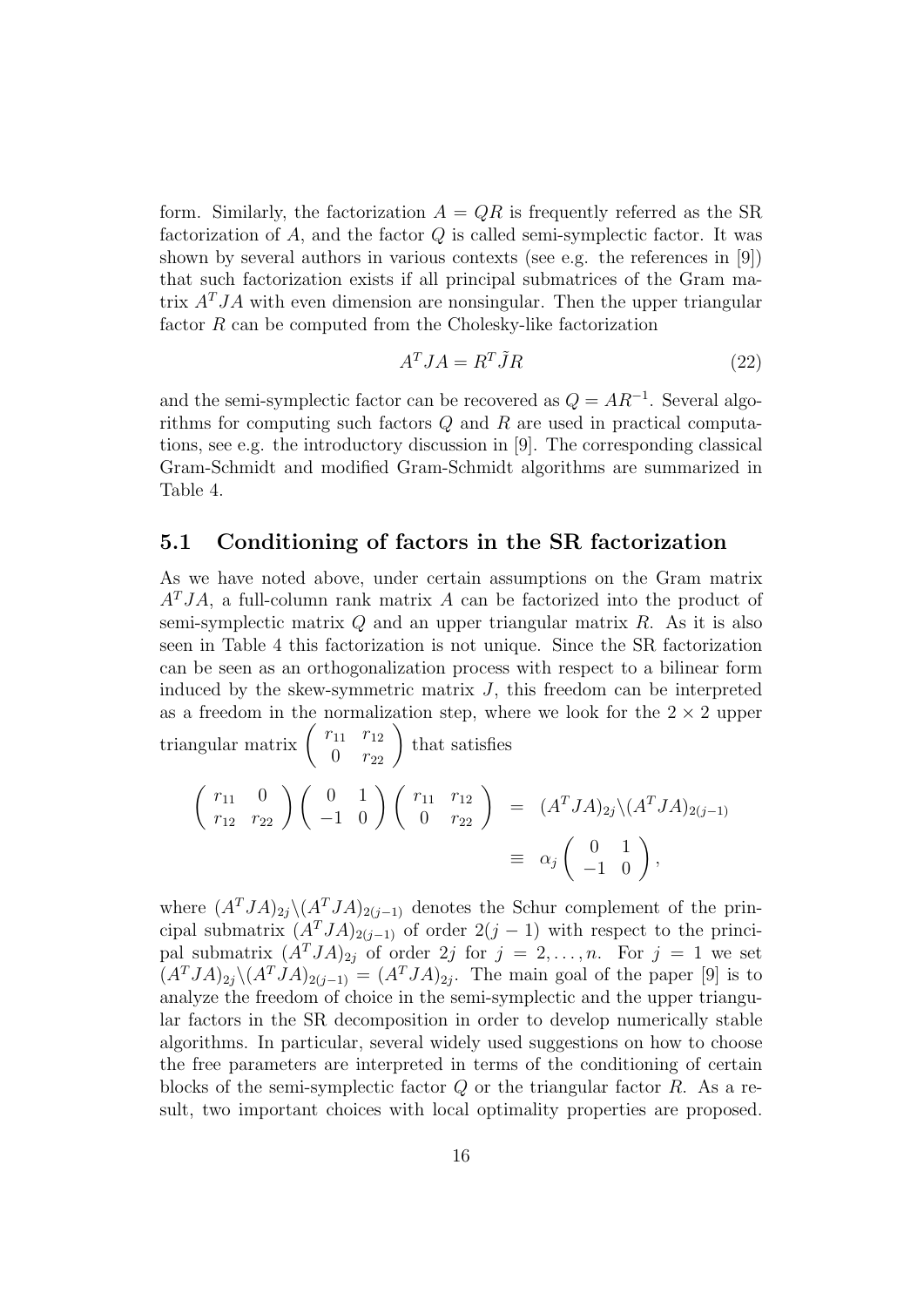#### classical Gram-Schmidt:

for 
$$
j = 1, ..., n
$$
  
\n
$$
\frac{[u_{2j-1}, u_{2j}] = [a_{2j-1}, a_{2j}]}{ \text{for } i = 1, ..., j-1}
$$
\n
$$
[u_{2j-1}, u_{2j}] = [u_{2j-1}, u_{2j}] - [q_{2i-1}, q_{2i}] \begin{pmatrix} 0 & 1 \ -1 & 0 \end{pmatrix}^{-1} [q_{2i-1}, q_{2i}]^T J [a_{2j-1}, a_{2j}]
$$
\n
$$
\begin{pmatrix} r_{11} & 0 \ r_{12} & r_{22} \end{pmatrix} \begin{pmatrix} 0 & 1 \ -1 & 0 \end{pmatrix} \begin{pmatrix} r_{11} & r_{12} \ 0 & r_{22} \end{pmatrix} = [u_{2j-1}, u_{2j}]^T J [u_{2j-1}, u_{2j}]
$$
\n
$$
[q_{2j-1}, q_{2j}] = [u_{2j-1}, u_{2j}] \begin{pmatrix} r_{11} & r_{12} \ 0 & r_{22} \end{pmatrix}^{-1}
$$

### modified Gram-Schmidt:

for 
$$
j = 1, ..., n
$$
  
\n
$$
[u_{2j-1}, u_{2j}] = [a_{2j-1}, a_{2j}]
$$
\nfor  $i = 1, ..., j - 1$   
\n
$$
[u_{2j-1}, u_{2j}] = [u_{2j-1}, u_{2j}] - [q_{2i-1}, q_{2i}] \begin{pmatrix} 0 & 1 \ -1 & 0 \end{pmatrix}^{-1} [q_{2i-1}, q_{2i}]^T J [u_{2j-1}, u_{2j}]
$$
\n
$$
\begin{pmatrix} r_{11} & 0 \ r_{12} & r_{22} \end{pmatrix} \begin{pmatrix} 0 & 1 \ -1 & 0 \end{pmatrix} \begin{pmatrix} r_{11} & r_{12} \ 0 & r_{22} \end{pmatrix} = [u_{2j-1}, u_{2j}]^T J [u_{2j-1}, u_{2j}]
$$
\n
$$
[q_{2j-1}, q_{2j}] = [u_{2j-1}, u_{2j}] \begin{pmatrix} r_{11} & r_{12} \ 0 & r_{22} \end{pmatrix}^{-1}
$$

Table 4: Gram-Schmidt orthogonalization with respect to skew-symmetric bilinear form: classical algorithm and modified algorithm.

The first choice leads to the minimization of the condition number of the  $2 \times 2$  diagonal blocks in the upper triangular factor. It turns out that it is equivalent to the choice of Mehrmann who suggested to restrict the diagonal block of R only to diagonal matrix setting its entries equal in absolute value. The second choice leads to the minimization of the condition number of local blocks in Q with columns vectors that are orthogonal and equilibriated but in general not normalized due to restriction given by symplectic bilinear form. The worst-case bounds for the extremal values of the whole semi-symplectic or upper triangular factor in terms of the spectral properties of even-dimensioned principal submatrices of the Gram matrix  $A<sup>T</sup>JA$  for the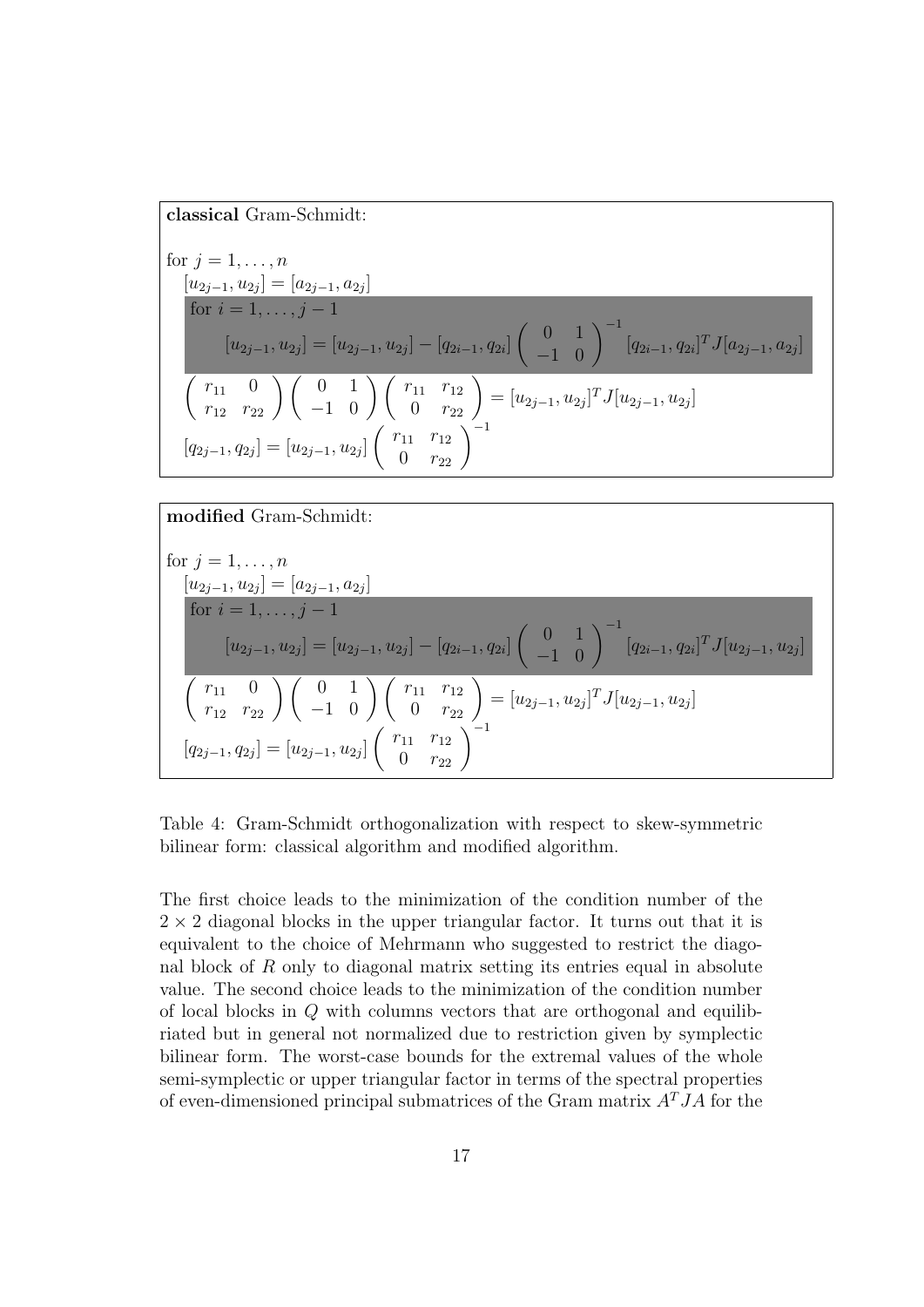first choice are also developed in [9]. However, the strategy that would lead to global minimization of the condition number of either semi-symplectic or triangular factor is not known yet and it is a subject of current research.

## 6 References

- [1] N. Abdelmalek, Round off error analysis for Gram-Schmidt method and solution of linear least squares problems, BIT 11, 1971, 345–368.
- [2] J. Barlow, J. Langou, A. Smoktunowicz, A note on the error analysis of classical Gram-Schmidt, Numer. Math. 105(2), 2006, 299–313.
- [3] A. Björck, Solving linear least squares problems by Gram-Schmidt orthogonalization, BIT 7, 1967, 1–21.
- [4] Å. Björck, Numerical Methods for Least Squares Problems, SIAM, Philadelphia, PA, 1996.
- [5] Å. Björck and C. Paige, Loss and recapture of orthogonality in the Modified Gram-Schmidt algorithm, SIAM J. Matrix Anal. Appl. 13(1), 1992, 176–190.
- [6] J.W. Daniel, W.B. Gragg, L. Kaufman, G.W. Stewart, Reorthogonalization and stable algorithms for updating the Gram-Schmidt QR Factorization, Math. Comp. 30, 1976, 772–795.
- [7] A. Dax, A modified Gram-Schmidt algorithm with iterative orthogonalization and pivoting, Linear Algebra and its Appl. 310 (2000), 25–42.
- [8] J. Drkošová, A. Greenbaum, M. Rozložník, Z. Strakoš, Numerical Stability of GMRES, BIT 35 (3), 1995, 309–330.
- [9] H. Faßbender, M. Rozložník: On the conditioning of factors in the SR decomposition, Linear Algebra Appl. 505, 2016, 224–244.
- [10] L. Giraud, J. Langou, M. Rozložník, J. van den Eshof, Rounding error analysis of the classical Gram-Schmidt orthogonalization process, Numer. Math. 101(1), 2005, 87–100.
- [11] L. Giraud, J. Langou, M. Rozložník, The loss of orthogonality in the Gram-Schmidt orthogonalization process, Comput. Math. Appl. 50 (7), 2005, 1069–1075.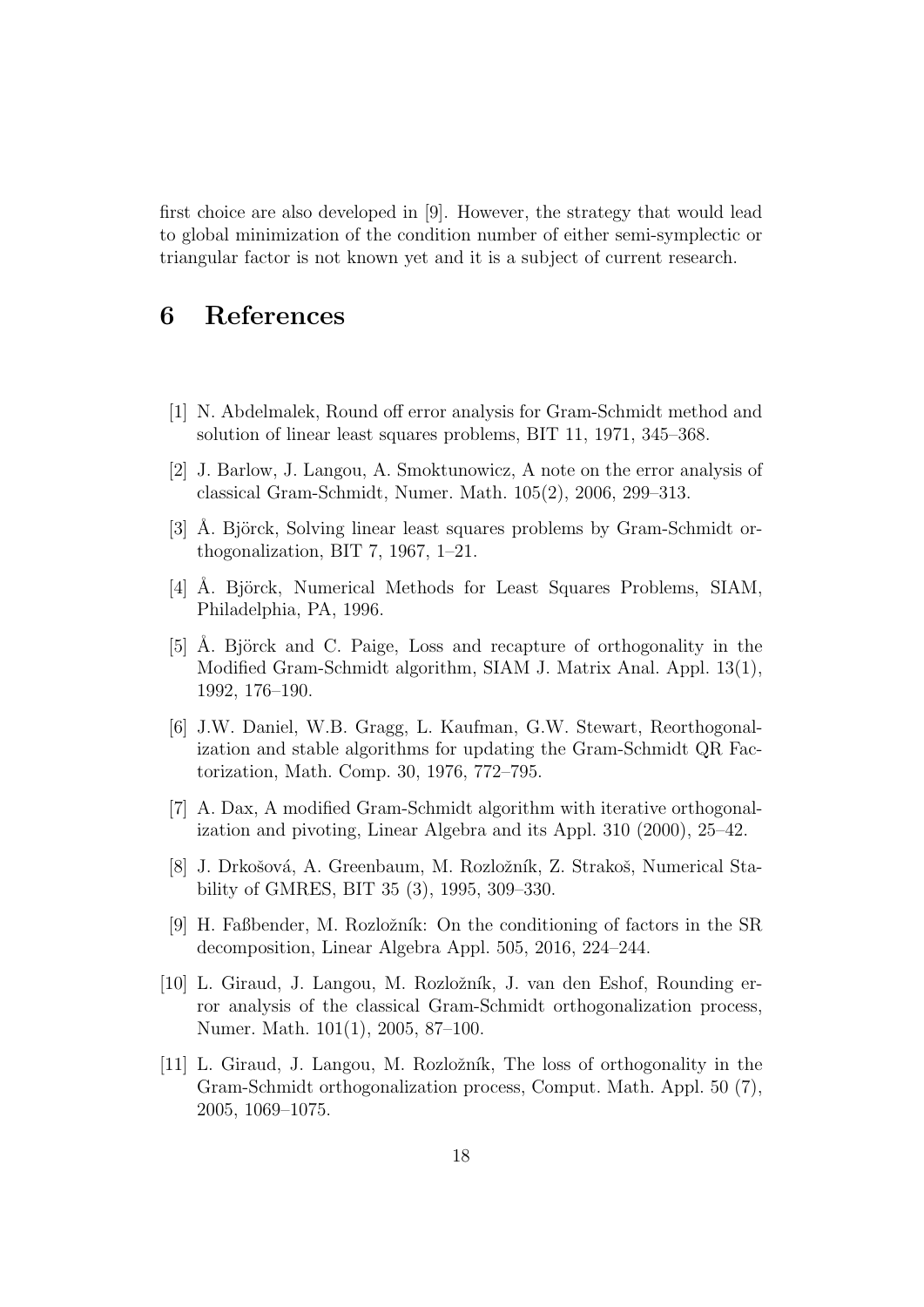- [12] J.P. Gram, Uber die Entwickelung reeller Functionen in Reihen mittelst der Methode der kleinsten Quadrate, Journal fr die Reine und Angewandte Mathematik 94, 1883, 41–73.
- [13] A. Greenbaum, M. Rozložník, Z. Strakoš, Numerical behaviour of the Modified Gram-Schmidt GMRES implementation, BIT 37 (3), 1997, 709–719.
- [14] F.J. Hall, Z. Li, Sign patterns matrices. Handbook of Linear Algebra. Chapman and Hall/CRC Press, Boca Raton, 2013.
- [15] F.J. Hall, Z. Li, C. Parnass, M. Rozložník, Sign patterns of J-orthogonal matrices, Special Matrices 5 (1), 2017, 225–241.
- [16] F.J. Hall, M. Rozložník, G-matrices, J-orthogonal matrices, and their sign patterns Czechoslovak Math. J. 66 (3), 2016, 653–670.
- [17] W. Hoffmann. Iterative algorithms for Gram-Schmidt orthogonalization. Computing 41 (1989), 335–348.
- [18] P. Jiránek, M. Rozložník, Adaptive version of Simpler GMRES, Numer. Algorithms 53 (1), 2010, 93–112.
- [19] P. Jiránek, M. Rozložník, M.H. Gutknecht, How to make Simpler GM-RES and GCR more stable, SIAM J. Matrix Anal. Appl. 30 (4), 2008, 1483–1499.
- [20] A. Kiełbasiński, Numerical analysis of the Gram-Schmidt orthogonalization algorithm (Analiza numeryczna algorytmu ortogonalizacji Grama-Schmidta) (in Polish). Roczniki Polskiego Towarzystwa Matematycznego, Seria III: Matematyka Stosowana II, 1974, 15–35.
- [21] A. Kiełbasiński, H. Schwetlick, Numeryczna Algebra Liniowa (in Polish). Wydawnictwo Naukowo-Techniczne, Warszawa (1994), Second edition.
- [22] J. Kopal, M. Rozložník, M. Tůma, Factorized approximate inverses with adaptive dropping, SIAM J. Sci. Comput. 38 (3), 2016, A1807–A1820.
- [23] J. Kopal, M. Rozložník, M. Tůma, An adaptive multilevel factorized sparse approximate inverse preconditioning, Advances in Engineering Software 113, 2017, 19–24.
- [24] J. Kopal, M. Rozložník, M. Tůma, Approximate Inverse Preconditioners with Adaptive Dropping Advances in Engineering Software 84, 2015, 13– 20.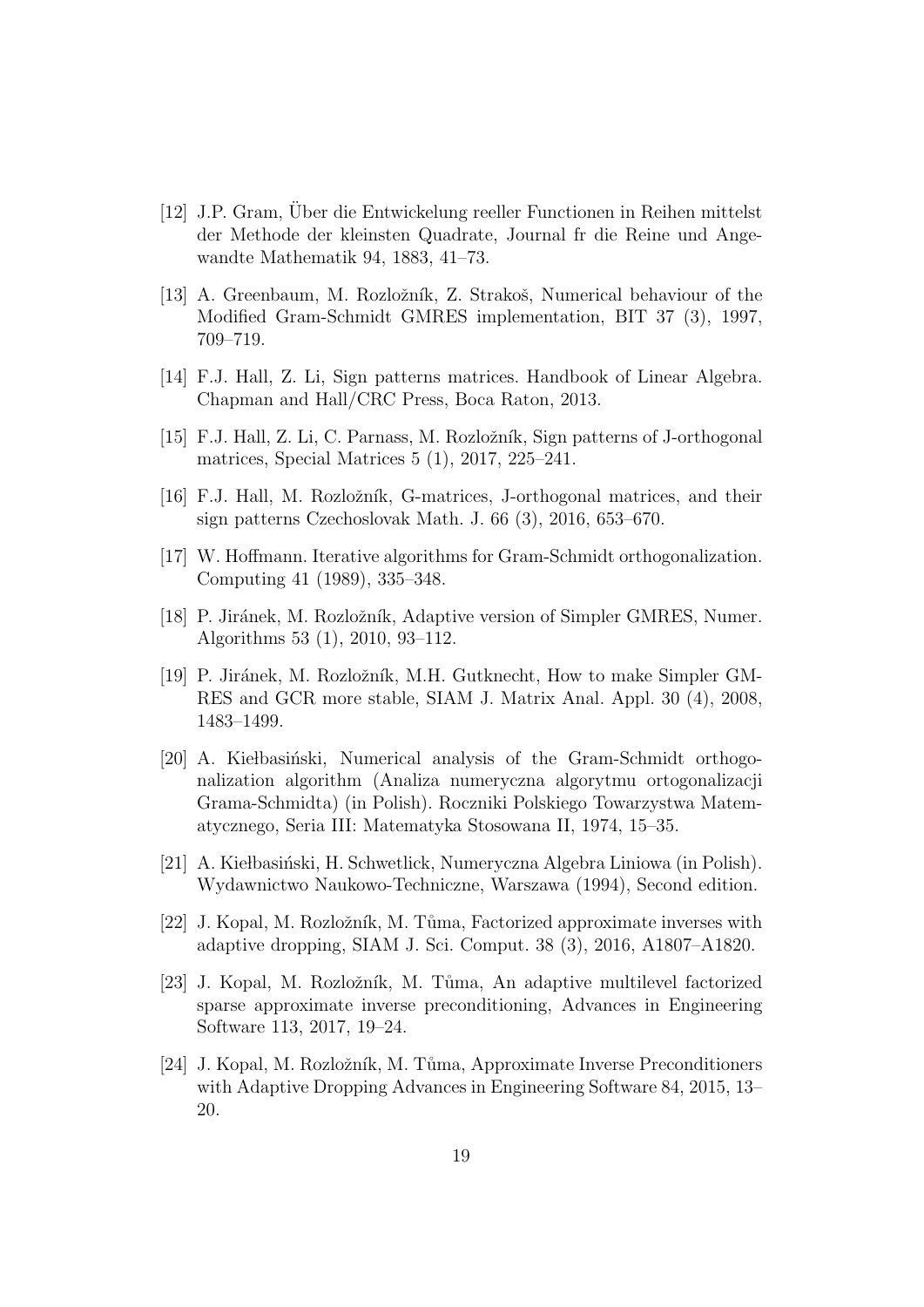- [25] P.S. Laplace, Thorie Analytique des Probabilits, Troisime dition, Premier Supplment, Sur l'Application du Calcul des Probabilits a la Philosophie Naturelle, Courcier: Paris, 1820.
- [26] S.J. Leon, A. Björck, W. Gander, Gram-Schmidt orthogonalization: 100 years and more, Numer. Linear Algebra Appl. 20, 2013, 492–532.
- [27] J. Liesen, M. Rozložník, Z. Strakoš, Least squares residuals and minimal residual methods, SIAM J. Sci. Comput. 23 (5), 2002, 1503–1525.
- [28] B.R. Lowery and J. Langou, Stability analysis of QR factorization in an oblique inner product, 2014, arXiv:1401.5171.
- [29] C.C. Paige, M. Rozložník, Z. Strakoš, Modified Gram-Schmidt (MGS), least squares, and backward stability of MGS-GMRES, SIAM J. Matrix Anal. Appl. 28 (1), 2006, 264–284.
- [30] B.N. Parlett, The Symmetric Eigenvalue Problem, Prentice Hall: Englewood Cliffs, N. J., 1980.
- [31] J. R. Rice. Experiments on Gram-Schmidt orthogonalization. Math. Comp. 20, 1966, 325–328.
- [32] M. Rozložník, Saddle-Point Problems and Their Iterative Solution Birkhäuser, Cham, 2018.
- [33] M. Rozložník, F. Okulicka-Dluzewska, A. Smoktunowicz: Choleskylike factorization of symmetric indefinite matrices and orthogonalization with respect to bilinear forms, SIAM J. Matrix Anal. Appl. 36(2), 2015, 727-751.
- [34] M. Rozložník, Z. Strakoš, Variants of the Residual Minimizing Krylov Space Methods, In: Proceedings of the XI.Summer School Software and Algorithms of Numerical Mathematics, I.Marek et al.(eds), Plzen, U. of West Bohemia, 1996, 208–225.
- [35] M. Rozložník, M. Tůma, A. Smoktunowicz, J. Kopal, Numerical stability of orthogonalization methods with a non-standard inner product, BIT 52, 2012, 1035–1058.
- [36] A. Ruhe, Numerical Aspects of Gram-Schmidt Orthogonalization of Vectors. Linear Algebra Appl. 52/53, 1983, 591–601.